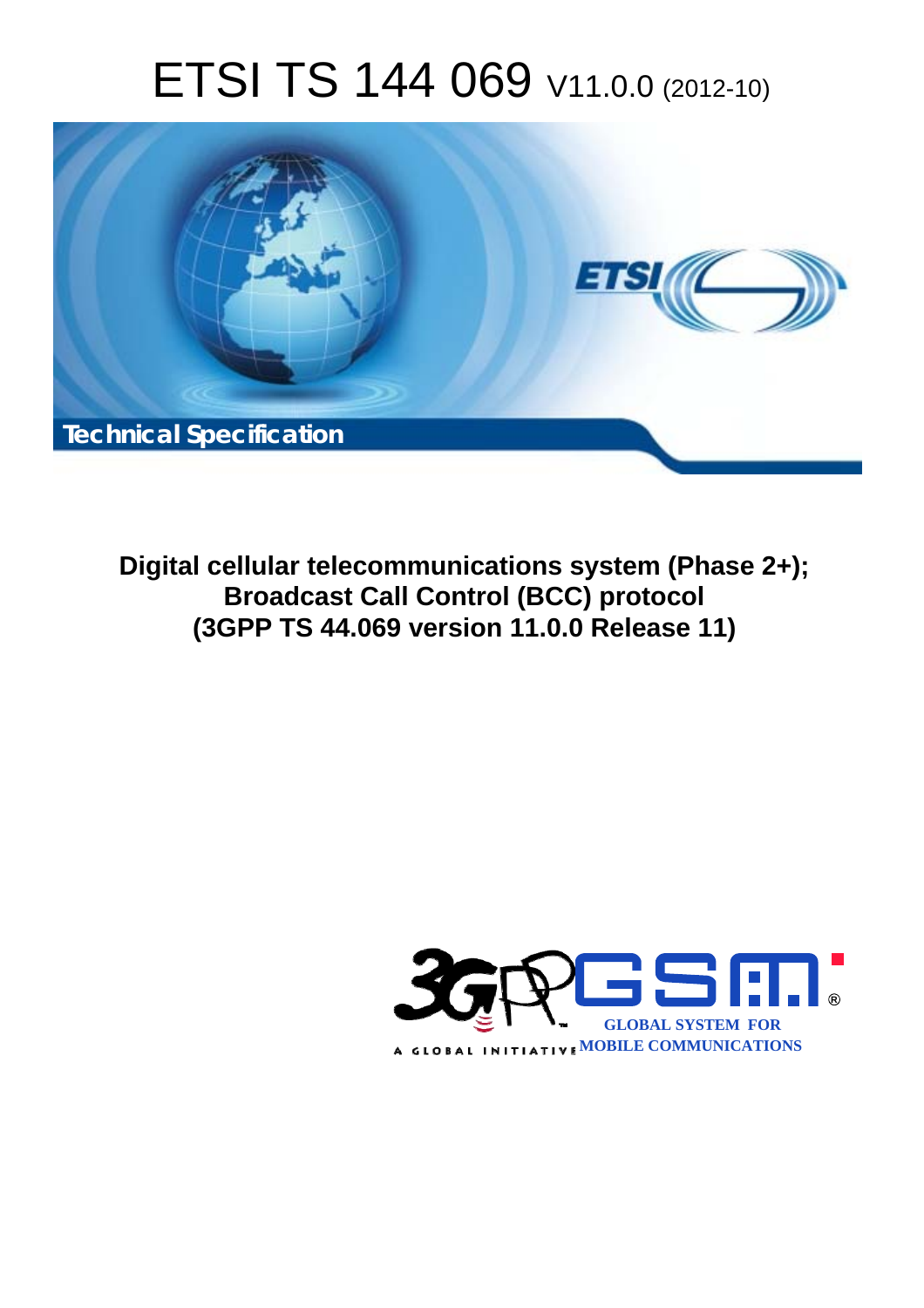Reference RTS/TSGC-0144069vb00

> Keywords GSM

#### *ETSI*

#### 650 Route des Lucioles F-06921 Sophia Antipolis Cedex - FRANCE

Tel.: +33 4 92 94 42 00 Fax: +33 4 93 65 47 16

Siret N° 348 623 562 00017 - NAF 742 C Association à but non lucratif enregistrée à la Sous-Préfecture de Grasse (06) N° 7803/88

#### *Important notice*

Individual copies of the present document can be downloaded from: [http://www.etsi.org](http://www.etsi.org/)

The present document may be made available in more than one electronic version or in print. In any case of existing or perceived difference in contents between such versions, the reference version is the Portable Document Format (PDF). In case of dispute, the reference shall be the printing on ETSI printers of the PDF version kept on a specific network drive within ETSI Secretariat.

Users of the present document should be aware that the document may be subject to revision or change of status. Information on the current status of this and other ETSI documents is available at <http://portal.etsi.org/tb/status/status.asp>

If you find errors in the present document, please send your comment to one of the following services: [http://portal.etsi.org/chaircor/ETSI\\_support.asp](http://portal.etsi.org/chaircor/ETSI_support.asp)

#### *Copyright Notification*

No part may be reproduced except as authorized by written permission. The copyright and the foregoing restriction extend to reproduction in all media.

> © European Telecommunications Standards Institute 2012. All rights reserved.

**DECT**TM, **PLUGTESTS**TM, **UMTS**TM and the ETSI logo are Trade Marks of ETSI registered for the benefit of its Members. **3GPP**TM and **LTE**™ are Trade Marks of ETSI registered for the benefit of its Members and of the 3GPP Organizational Partners.

**GSM**® and the GSM logo are Trade Marks registered and owned by the GSM Association.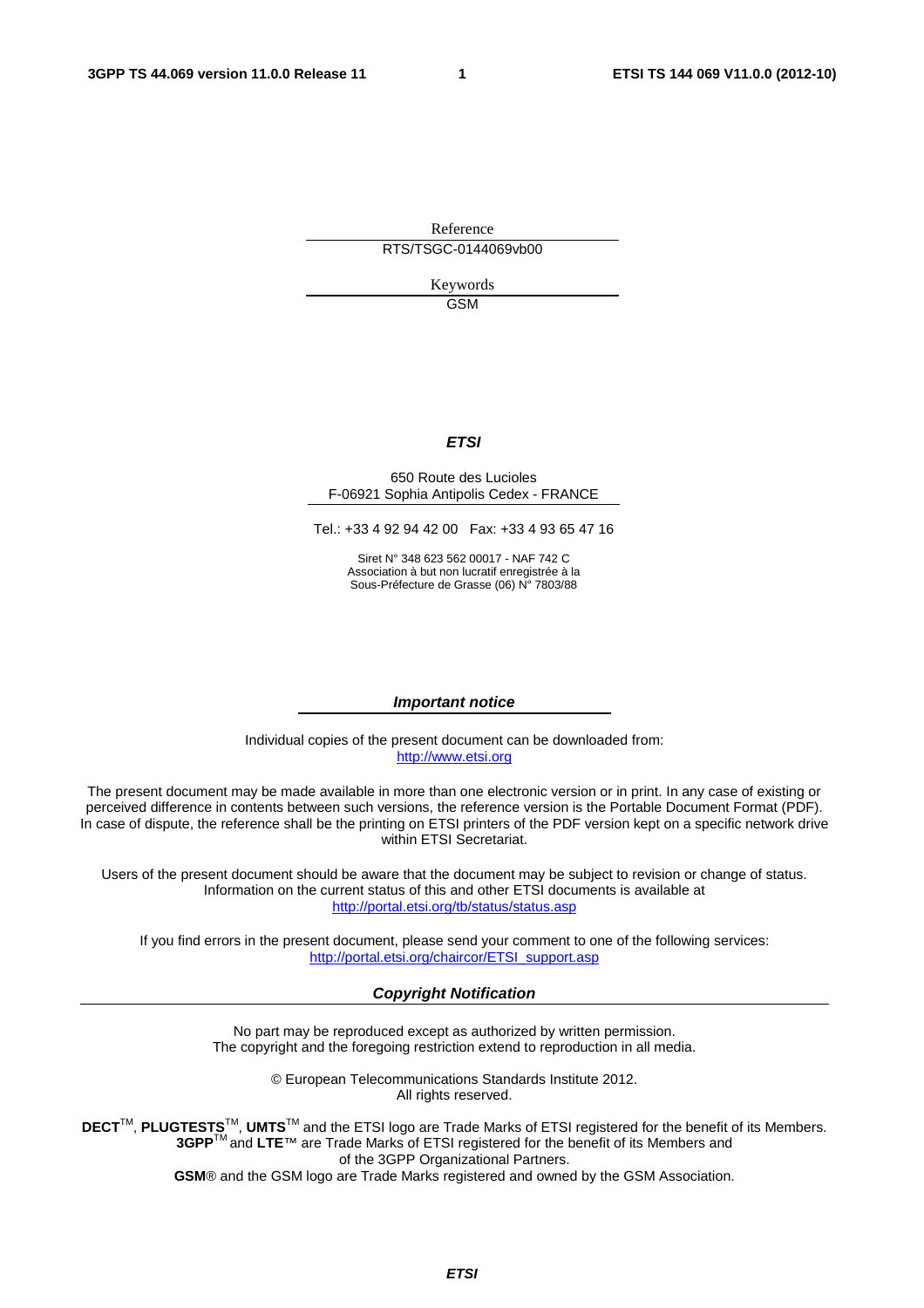## Intellectual Property Rights

IPRs essential or potentially essential to the present document may have been declared to ETSI. The information pertaining to these essential IPRs, if any, is publicly available for **ETSI members and non-members**, and can be found in ETSI SR 000 314: *"Intellectual Property Rights (IPRs); Essential, or potentially Essential, IPRs notified to ETSI in respect of ETSI standards"*, which is available from the ETSI Secretariat. Latest updates are available on the ETSI Web server [\(http://ipr.etsi.org](http://webapp.etsi.org/IPR/home.asp)).

Pursuant to the ETSI IPR Policy, no investigation, including IPR searches, has been carried out by ETSI. No guarantee can be given as to the existence of other IPRs not referenced in ETSI SR 000 314 (or the updates on the ETSI Web server) which are, or may be, or may become, essential to the present document.

## Foreword

This Technical Specification (TS) has been produced by ETSI 3rd Generation Partnership Project (3GPP).

The present document may refer to technical specifications or reports using their 3GPP identities, UMTS identities or GSM identities. These should be interpreted as being references to the corresponding ETSI deliverables.

The cross reference between GSM, UMTS, 3GPP and ETSI identities can be found under [http://webapp.etsi.org/key/queryform.asp.](http://webapp.etsi.org/key/queryform.asp)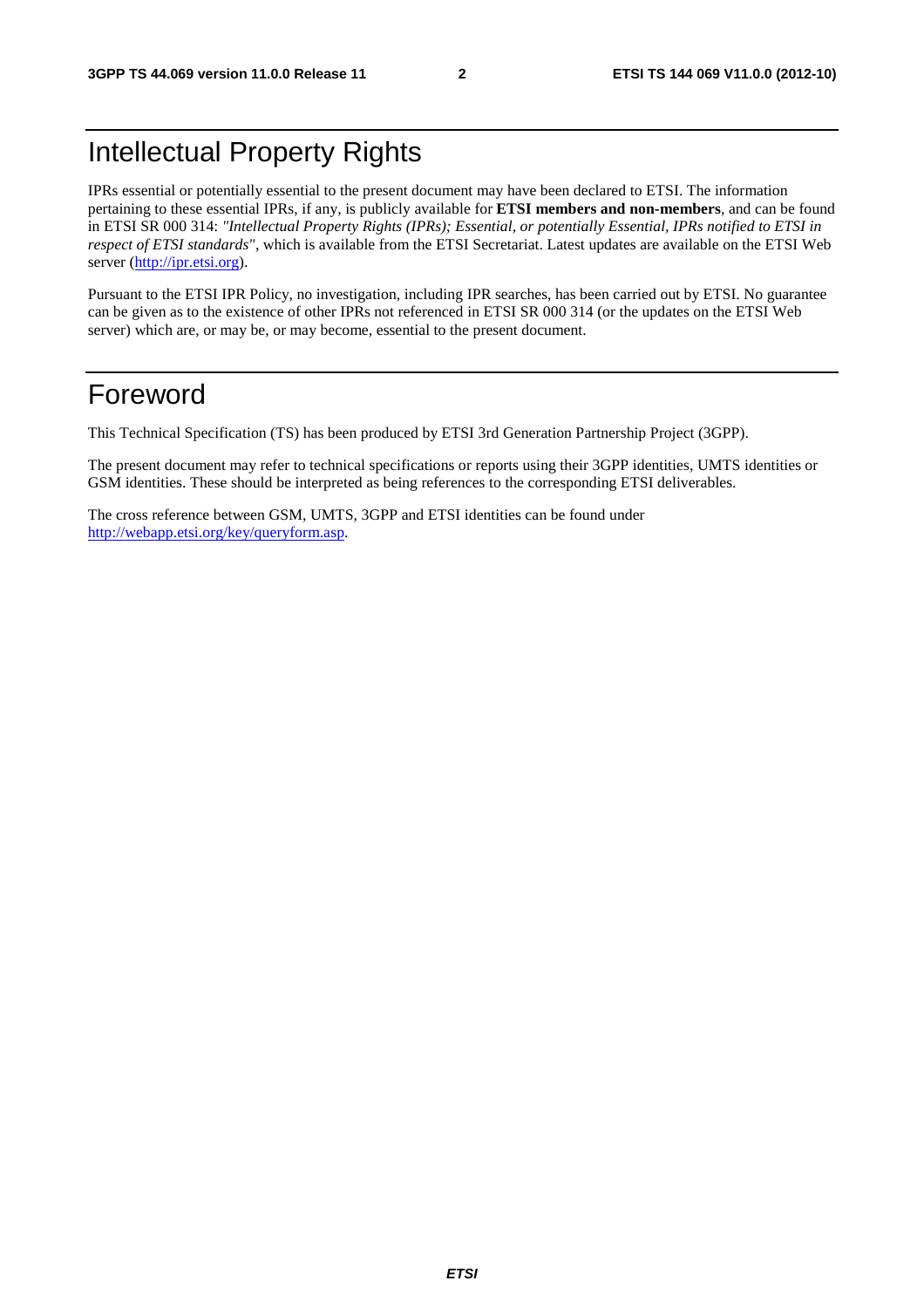$\mathbf{3}$ 

## Contents

| 1                      |                                                                       |  |  |
|------------------------|-----------------------------------------------------------------------|--|--|
| 2                      |                                                                       |  |  |
|                        |                                                                       |  |  |
| 3<br>3.1               |                                                                       |  |  |
| 3.2                    |                                                                       |  |  |
|                        |                                                                       |  |  |
| 4                      |                                                                       |  |  |
| 5                      |                                                                       |  |  |
| 6                      |                                                                       |  |  |
| 6.1                    |                                                                       |  |  |
| 6.1.1                  |                                                                       |  |  |
| 6.1.2                  |                                                                       |  |  |
| 6.1.2.1                |                                                                       |  |  |
| 6.1.2.1.1              |                                                                       |  |  |
| 6.1.2.1.2              |                                                                       |  |  |
| 6.1.2.1.3<br>6.1.2.1.4 |                                                                       |  |  |
| 6.1.2.1.5              |                                                                       |  |  |
| 6.1.2.1.6              |                                                                       |  |  |
| 6.1.2.1.7              |                                                                       |  |  |
| 6.1.2.1.8              |                                                                       |  |  |
| 6.1.2.1.9              |                                                                       |  |  |
| 6.1.2.1.10             |                                                                       |  |  |
| 6.1.2.1.11             |                                                                       |  |  |
| 6.1.2.2                | BROADCAST CALL CONTROL STATES AT THE NETWORK SIDE OF THE INTERFACE 10 |  |  |
| 6.1.2.2.1              |                                                                       |  |  |
| 6.1.2.2.2              |                                                                       |  |  |
| 6.1.2.2.3              |                                                                       |  |  |
| 6.1.2.2.4              |                                                                       |  |  |
| 6.1.2.2.5              |                                                                       |  |  |
| 6.2                    |                                                                       |  |  |
| 6.2.1                  |                                                                       |  |  |
| 6.2.2                  |                                                                       |  |  |
| 6.2.2.1                |                                                                       |  |  |
| 6.2.2.2                |                                                                       |  |  |
| 6.2.3                  |                                                                       |  |  |
| 6.3                    |                                                                       |  |  |
| 6.3.1<br>6.3.2         |                                                                       |  |  |
| 6.3.3                  |                                                                       |  |  |
| 6.4                    |                                                                       |  |  |
| 6.4.1                  |                                                                       |  |  |
| 6.4.2                  |                                                                       |  |  |
| 6.5                    |                                                                       |  |  |
| 6.5.1                  |                                                                       |  |  |
| 6.5.1.1                |                                                                       |  |  |
| 6.5.1.2                |                                                                       |  |  |
| 7                      |                                                                       |  |  |
| 7.1                    |                                                                       |  |  |
|                        |                                                                       |  |  |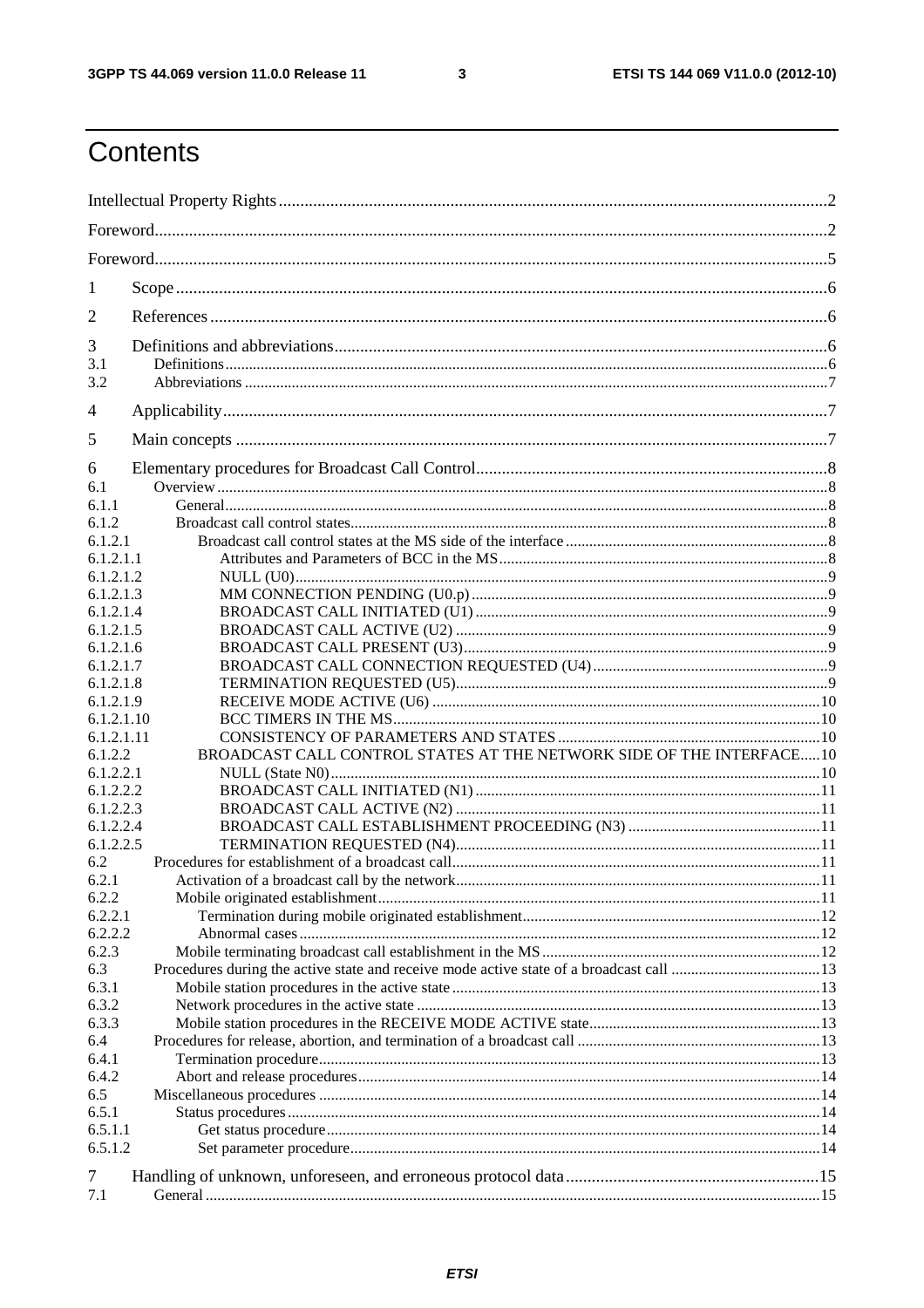#### $\overline{\mathbf{4}}$

| 7.2    |                               |                                                                                   |  |
|--------|-------------------------------|-----------------------------------------------------------------------------------|--|
| 7.3    |                               |                                                                                   |  |
| 7.4    |                               |                                                                                   |  |
| 7.5    |                               |                                                                                   |  |
| 7.6    |                               | Unknown and unforeseen information elements in the non-imperative message part 16 |  |
| 7.6.1  |                               |                                                                                   |  |
| 7.6.2  |                               |                                                                                   |  |
| 7.6.3  |                               |                                                                                   |  |
| 7.7    |                               |                                                                                   |  |
| 7.7.1  |                               |                                                                                   |  |
| 7.8    |                               |                                                                                   |  |
| 8      |                               |                                                                                   |  |
| 8.1    |                               |                                                                                   |  |
| 8.2    |                               |                                                                                   |  |
| 8.2.1  |                               |                                                                                   |  |
| 8.3    |                               |                                                                                   |  |
| 8.3.1  |                               |                                                                                   |  |
| 8.3a   |                               |                                                                                   |  |
| 8.3a.1 |                               |                                                                                   |  |
| 8.3a.2 |                               |                                                                                   |  |
| 8.4    |                               |                                                                                   |  |
| 8.5    |                               |                                                                                   |  |
| 8.5.1  |                               |                                                                                   |  |
| 8.6    |                               |                                                                                   |  |
| 8.6.1  |                               |                                                                                   |  |
| 8.6.2  |                               |                                                                                   |  |
| 8.7    |                               |                                                                                   |  |
| 8.8    |                               |                                                                                   |  |
| 8.9    |                               |                                                                                   |  |
| 9      |                               |                                                                                   |  |
| 9.1    |                               |                                                                                   |  |
| 9.2    |                               |                                                                                   |  |
| 9.3    |                               |                                                                                   |  |
| 9.4    |                               |                                                                                   |  |
| 9.4.1  |                               |                                                                                   |  |
| 9.4.2  |                               |                                                                                   |  |
| 9.4.3  |                               |                                                                                   |  |
| 9.4.4  |                               |                                                                                   |  |
| 9.4.5  |                               |                                                                                   |  |
| 9.4.6  |                               |                                                                                   |  |
| 9.4.7  |                               |                                                                                   |  |
|        | Annex A (informative):        | Example of the coding of the user-user information after                          |  |
|        |                               | decompression of the originator-to-dispatcher information29                       |  |
|        | <b>Annex B</b> (informative): |                                                                                   |  |
|        |                               |                                                                                   |  |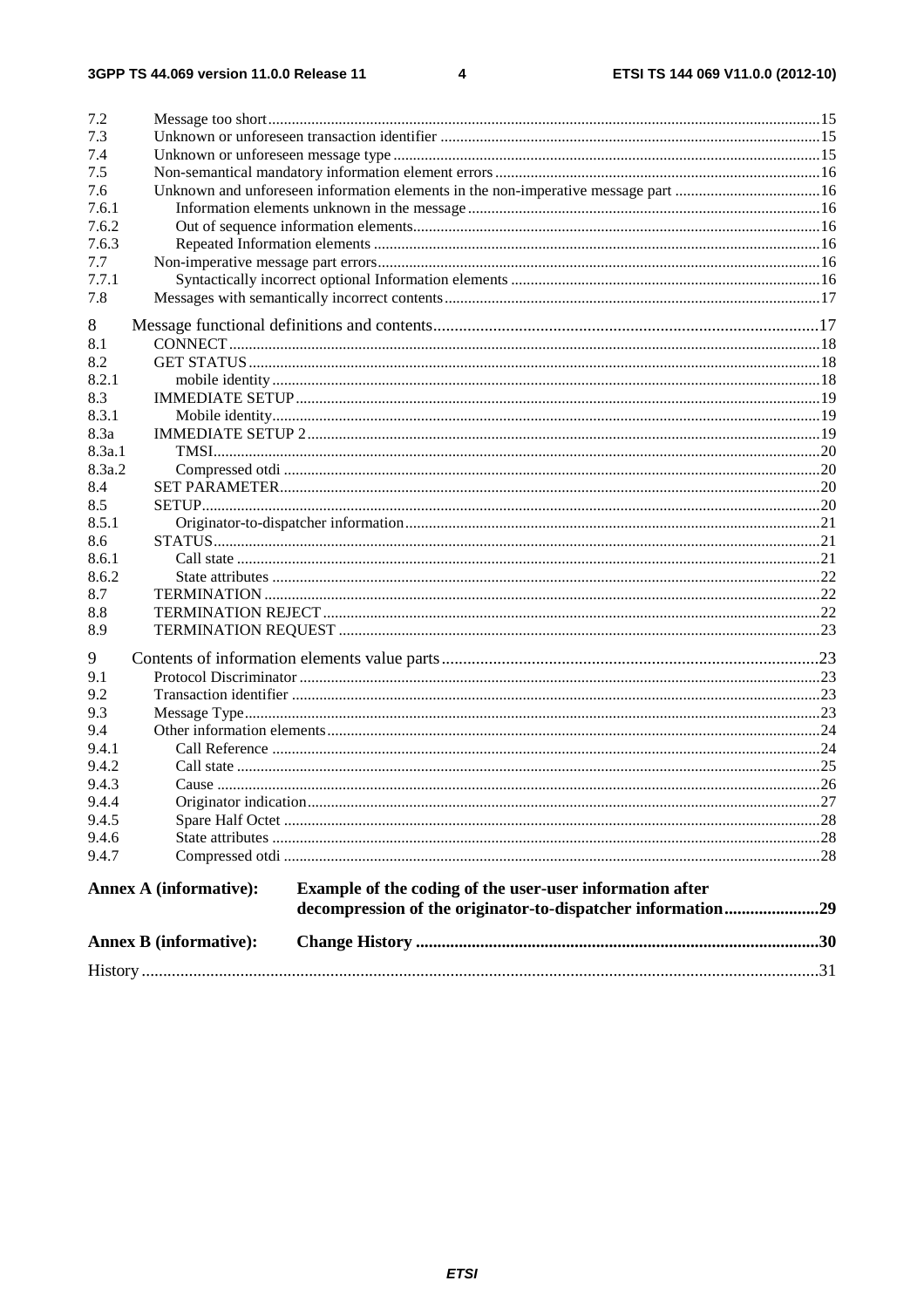## Foreword

This Technical Specification has been produced by the 3<sup>rd</sup> Generation Partnership Project (3GPP).

The contents of the present document are subject to continuing work within the TSG and may change following formal TSG approval. Should the TSG modify the contents of the present document, it will be re-released by the TSG with an identifying change of release date and an increase in version number as follows:

Version x.y.z

where:

- x the first digit:
	- 1 presented to TSG for information;
	- 2 presented to TSG for approval;
	- 3 or greater indicates TSG approved document under change control.
- y the second digit is incremented for all changes of substance, i.e. technical enhancements, corrections, updates, etc.
- z the third digit is incremented when editorial only changes have been incorporated in the document.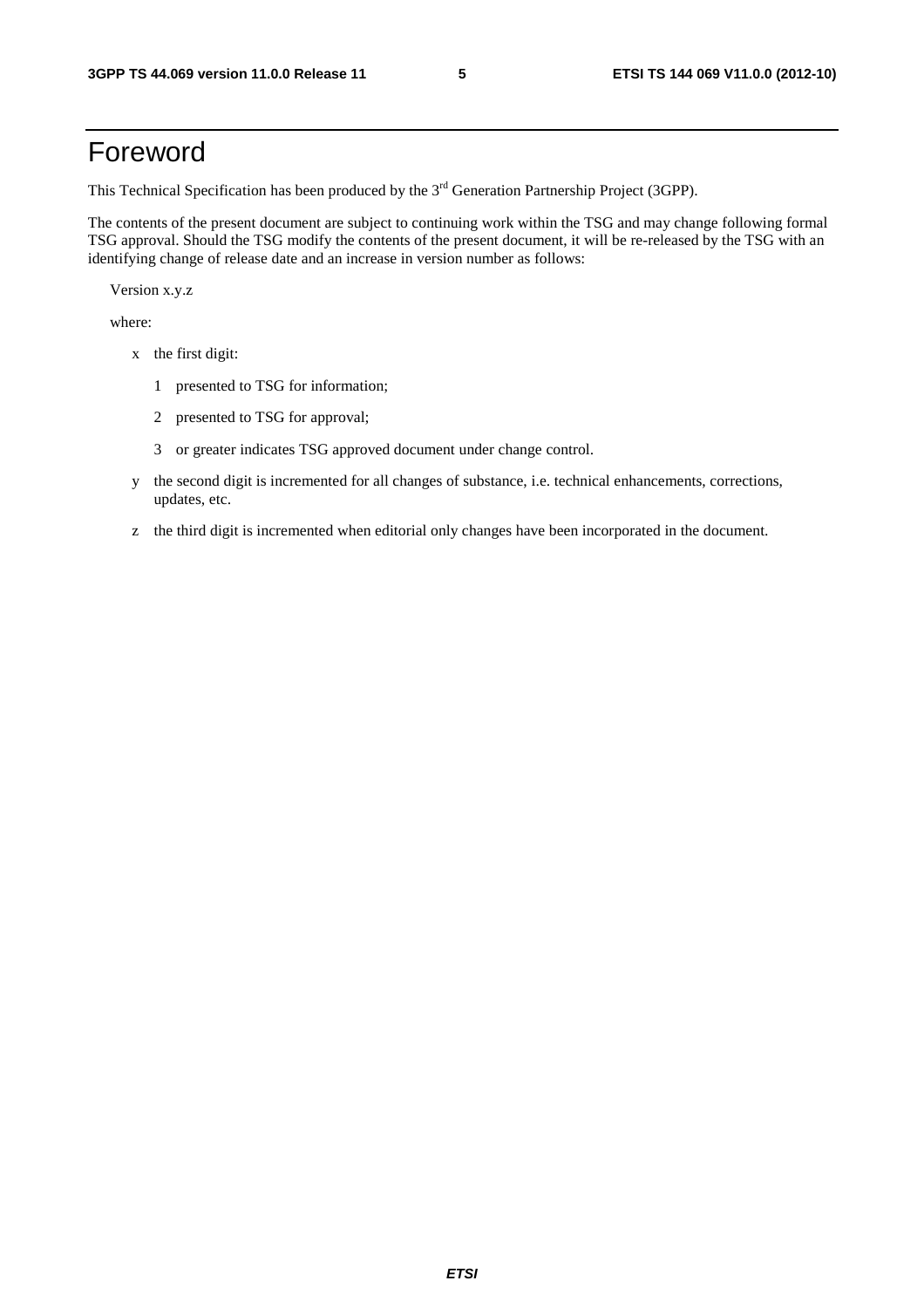## 1 Scope

The present document specifies the Broadcast Call Control (BCC) protocol used by the Voice Broadcast Call Service (VBCS) on the radio interface.

## 2 References

The following documents contain provisions which, through reference in this text, constitute provisions of the present document.

- References are either specific (identified by date of publication, edition number, version number, etc.) or non-specific.
- For a specific reference, subsequent revisions do not apply.
- For a non-specific reference, the latest version applies. In the case of a reference to a 3GPP document (including a GSM document), a non-specific reference implicitly refers to the latest version of that document *in the same Release as the present document*.
- [1] Void.
- [1a] 3GPP TR 21.905: "Vocabulary for 3GPP Specifications".
- [2] 3GPP TS 42.069: "Voice Broadcast Service (VBS); Stage 1".
- [3] 3GPP TS 23.003: "Numbering, addressing and identification".
- [4] 3GPP TS 23.067: "enhanced Multi-Level Precedence and Pre-emption service (eMLPP); Stage 2".
- [5] 3GPP TS 43.069: "Voice Broadcast Call Service (VBCS); Stage 2".
- [6] 3GPP TS 44.006: "Mobile Station Base Station System (MS BSS) interface; Data Link (DL) layer specification".
- [7] 3GPP TS 24.007: "Mobile radio interface signalling layer 3; General aspects".
- [8] 3GPP TS 24.008: "Mobile Radio Interface Layer 3 specification; Core Network Protocols; Stage 3".
- [9] 3GPP TS 44.018: "Mobile radio interface layer 3 specification; Radio Resource Control Protocol".
- [10] 3GPP TS 44.068: "Group Call Control (GCC) protocol".

## 3 Definitions and abbreviations

### 3.1 Definitions

For the purposes of the present document, the terms and definitions defined in 3GPP TS 42.069 and the following apply:

**Attachment of the user connection:** See 3GPP TS 24.008, subclause 5.2.

**Broadcast call channel:** downlink channel to be allocated in each cell of the group call area for a particular broadcast call. All MSs of the listening service subscribers in one cell shall listen to the common downlink.

**Broadcast call:** is used in the same sense as "voice broadcast call".

**Calling user:** BCC entity in the Mobile Station (MS) initiating or having initiated a broadcast call.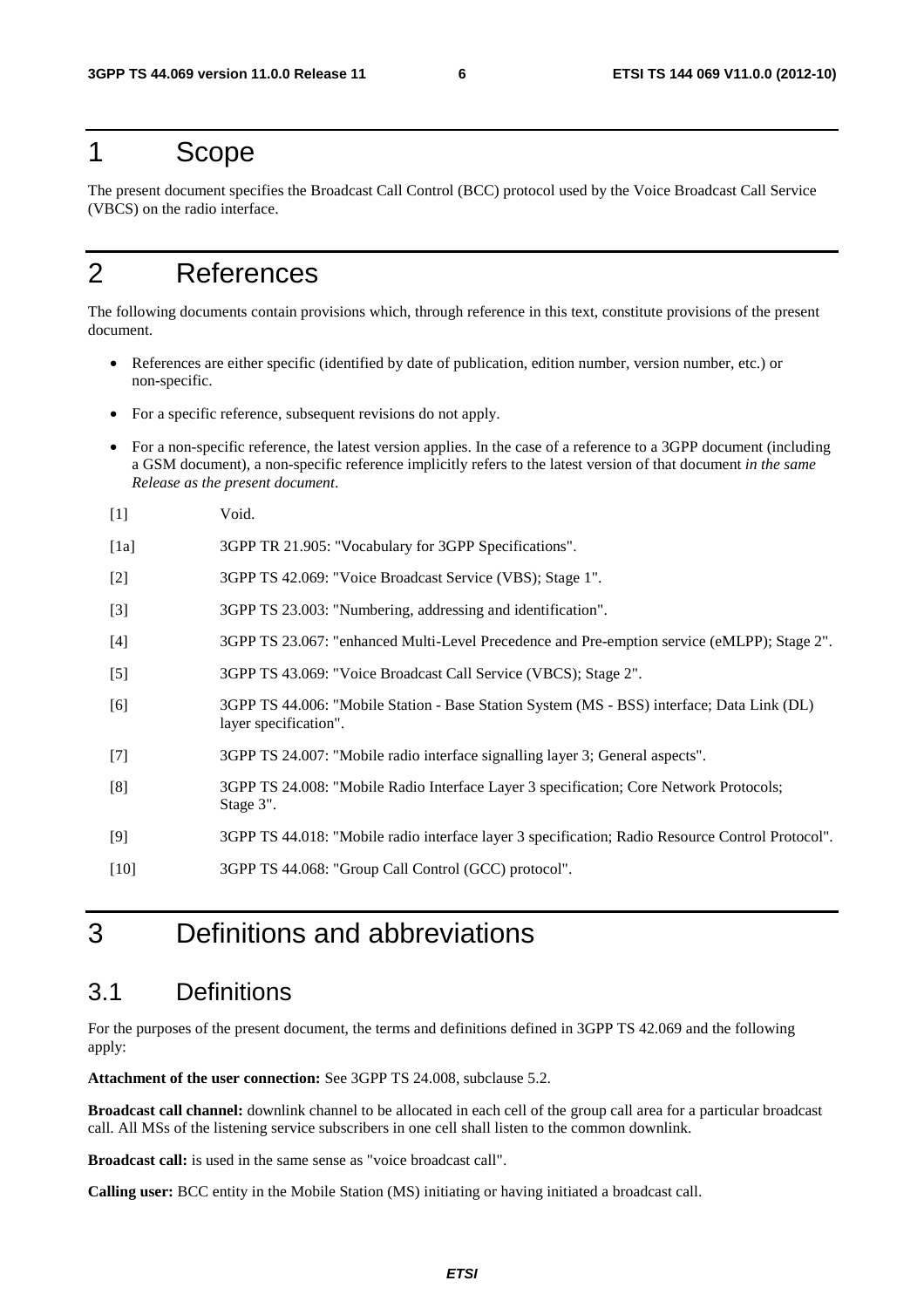**Clearing the context related to the broadcast call establishment:** all running BCC timers in the relevant BCC entity are stopped, all attributes in the relevant BCC entity are deleted.

**Downlink:** network to MS direction.

**Group receive mode:** See 3GPP TS 44.018.

**Originating mobile station:** MS initiating or having initiated the broadcast call.

**Uplink:** Mobile station to network direction.

### 3.2 Abbreviations

For the purposes of the present document, the abbreviation defined in 3GPP TR 21.905 [1a] and the following applies:

BCC Broadcast Call Control

## 4 Applicability

Support of the broadcast call protocol is optional in the MS and in the network.

## 5 Main concepts

The present document describes the broadcast call control (BCC) protocol, which is one of the protocols of the Connection Management (CM) sublayer (see 3GPP TS 24.007).

There is in general more than one MS engaged in a broadcast call. Consequently, there is in general more than one MS with a BCC entity engaged in the same broadcast call, and there is one BCC entity in the network engaged in that broadcast call.

Under which conditions a BCC message is passed from lower (sub-)layers to the BCC entity is defined in the specifications of the sub-layers.

The MS shall ignore BCC messages that it receives which were sent in unacknowledged mode and which explicitly specify as destination a mobile identity which is not a mobile identity of the MS.

Higher layers and the MM sub-layer decide when to accept parallel BCC transactions and when/whether to accept BCC transactions in parallel to other CM transactions.

The broadcast call may be initiated by a mobile user or by a dispatcher. Specification of a protocol for dispatchers is out of the scope of the present document. Hence, in the scope of the present document, there are:

- one BCC entity in the network; and
- one or more than one BCC entities in different MSs;

engaged in a broadcast call, and one ore none of the MSs is the originator of the broadcast call (called the originating MS in the present document).

NOTE: Whereas for the Group Call Control (GCC) protocol (see 3GPP TS 44.068), in certain situations, the GCC entity in a MS assumes to be the originator of a broadcast call without being the originator, this is not the case for the BCC protocol.

The originator of the BCC transaction chooses the Transaction Identifier (TI). A MS not assuming to be the originator of the transaction will chose the transaction identifier received from the network, setting the TI flag to  $1+x \mod 2$  where x is the received TI flag.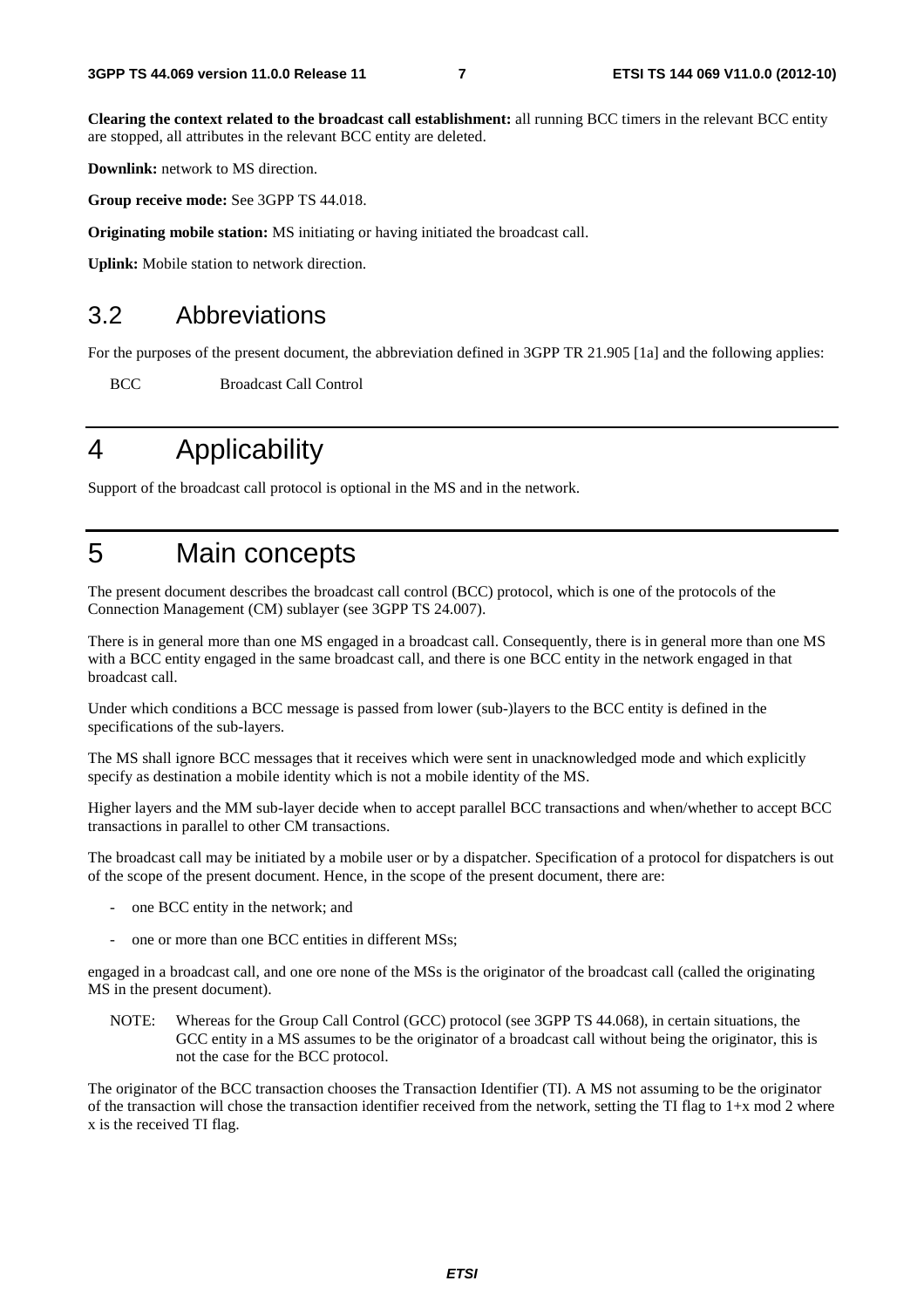The present document describes the broadcast call control protocol only with regard to two peer entities, one in a MS, the other one in the network. The call control entities are described as communicating finite state machines which exchange messages across the radio interface and communicate internally with other protocol (sub)layers. In particular, the BCC protocol uses the MM and RR sublayer specified in 3GPP TS 24.008 and 3GPP TS 44.018. The BCC entity in a MS that is not the originator of the broadcast call shall not send messages to its peer entity. This description in only normative as far as the consequential externally observable behaviour is concerned. For simplicity, instead of using the terms "BCC entity in the MS" and "BCC entity in the network", the present document often uses the terms "MS" and "network" if no confusion may arise.

Certain sequences of actions of the two peer entities compose "elementary procedures" which are used as a basis for the description in the present document. These elementary procedures are defined in clause 6.

The network should apply supervisory functions to verify that the BCC procedures are progressing and if not, take appropriate means to resolve the problems. This, however, is out of the scope of the present document.

## 6 Elementary procedures for Broadcast Call Control

### 6.1 Overview

### 6.1.1 General

The elementary procedures may be broadcasted into the following classes:

- broadcast call establishment procedures;
- broadcast call termination procedures;
- broadcast call information phase procedures;
- miscellaneous procedures.

### 6.1.2 Broadcast call control states

#### 6.1.2.1 Broadcast call control states at the MS side of the interface

The BCC entity of the MS is described as an extended finite state machine. It performs transitions between states. It has certain parameters and attributes, e.g. configuration parameters and behaviour parameters, which it sets and changes based on interaction with higher and lower (sub-)layers and on message exchange with its peer entity. If a configuration parameter is set to a certain value, the MS shall also adapt the configuration accordingly. Behaviour parameters decide on (part of) the behaviour of the BCC entity. When the BCC entity in the MS receives a message, it shall first analyse whether it shall ignore the message, see clauses 5 and 7.

#### 6.1.2.1.1 Attributes and Parameters of BCC in the MS

For the following behaviour parameters, the description is informative.

| <b>Parameter</b> | <b>Description</b>                                                                                                                              |
|------------------|-------------------------------------------------------------------------------------------------------------------------------------------------|
| <b>ORIG</b>      | Depending on the context, the MS assumes to be the originator of the call (ORIG=T) or not to be the<br>originator of the call (ORIG=F).         |
| <b>COMM</b>      | Depending on the context, the MS assumes that communication with its peer entity is enabled in both<br>directions (COMM = T) or not (COMM = F). |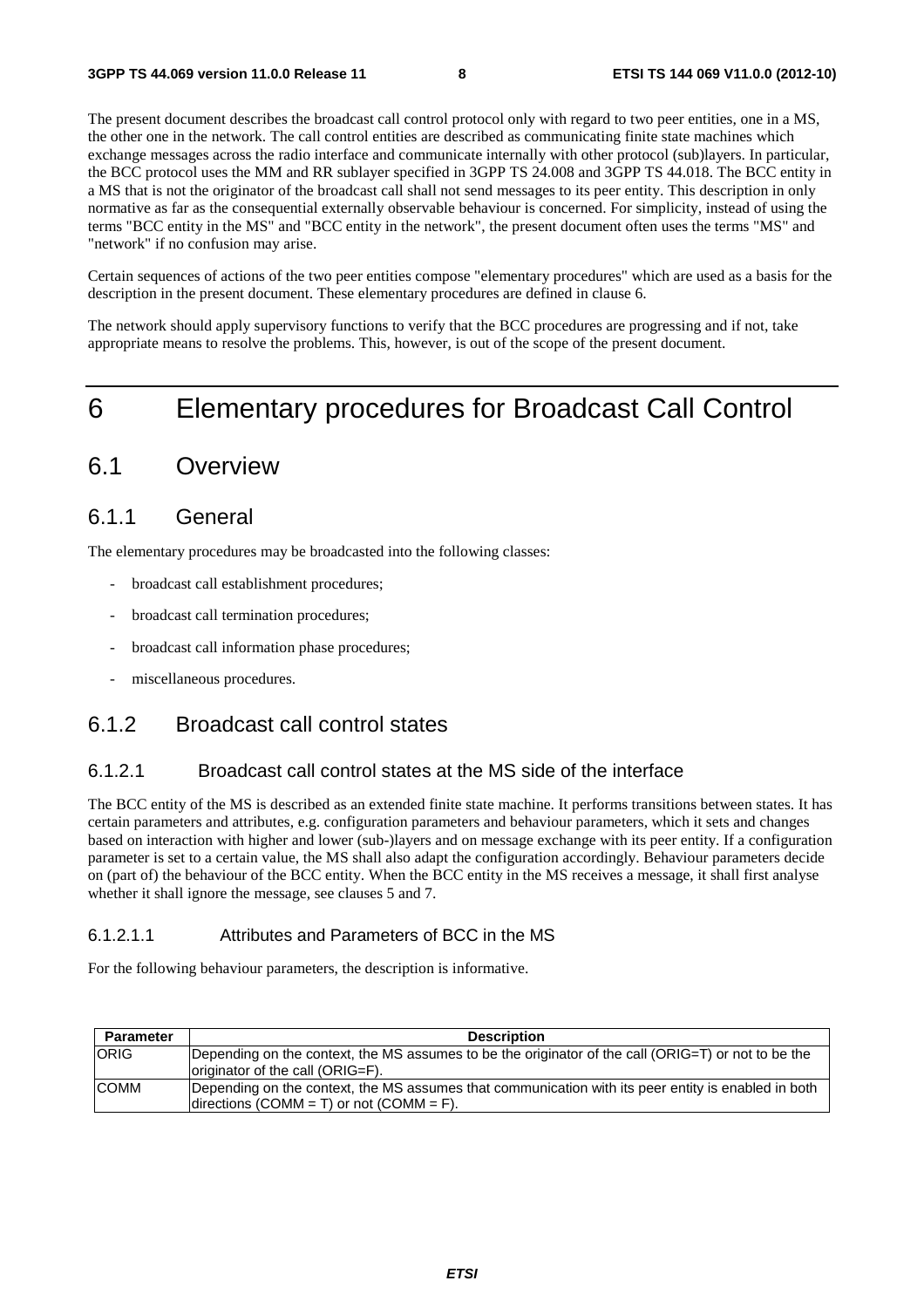#### **3GPP TS 44.069 version 11.0.0 Release 11 9 ETSI TS 144 069 V11.0.0 (2012-10)**

For the following configuration parameters the MS shall adapt its configuration according to the parameter value and parameter definition.

| <b>Parameter</b> | <b>Definition</b>                                                                                                                                                                                                   |
|------------------|---------------------------------------------------------------------------------------------------------------------------------------------------------------------------------------------------------------------|
| D-ATT            | $D-ATT = T$ means that the MS attaches the user connection for the broadcast call in the downlink.<br>$D-ATT = F$ means that the MS does not attach the user connection for the broadcast call in the<br>ldownlink. |
| <b>U-ATT</b>     | $U-ATT = T$ means that the MS attaches the user connection for the broadcast call in the uplink.<br>$U-ATT = F$ means that the MS does not attach the user connection for the broadcast call in the<br>uplink.      |

#### 6.1.2.1.2 NULL (U0)

No broadcast call exists for the BCC entity. When entering the state, parameters shall be set to the following values, and configuration shall be adapted to the new values of configuration parameters: ORIG = F, COMM = F, D-ATT = F,  $U-ATT = F.$ 

#### 6.1.2.1.3 MM CONNECTION PENDING (U0.p)

The BCC entity has requested the explicit establishment of an MM connection. When entering the state, parameters shall be set to the following values, and configuration shall be adapted to the new values of configuration parameters:  $ORIG = T$ ,  $COMM = F$ ,  $D-ATT = F$ ,  $U-ATT = F$ .

#### 6.1.2.1.4 BROADCAST CALL INITIATED (U1)

The BCC entity has requested the peer entity in the network to establish a broadcast call. When entering the state, parameters shall be set to the following values, and configuration shall be adapted to the new values of configuration parameters: ORIG = T, COMM = T, D-ATT = F, U-ATT = F.

#### 6.1.2.1.5 BROADCAST CALL ACTIVE (U2)

The broadcast call is established at least in one cell. When entering the state, parameters shall be set to the following values, and configuration shall be adapted to the new values of configuration parameters:  $ORIG = T$ ,  $COMM = T$ ,  $D-ATT = T$ ,  $U-ATT = T$ .

#### 6.1.2.1.6 BROADCAST CALL PRESENT (U3)

The MS has received a notification about an ongoing broadcast call. Higher layers are requested to accept or reject the call. When entering the state, parameters shall be set to the following values, and configuration shall be adapted to the new values of configuration parameters:  $ORIG = F$ ,  $COMM = F$ ,  $D-ATT = F$ ,  $U-ATT = F$ .

#### 6.1.2.1.7 BROADCAST CALL CONNECTION REQUESTED (U4)

The MS has received a notification about an ongoing broadcast call. Higher layers have decided to accept the call. When entering the state, parameters shall be set to the following values, and configuration shall be adapted to the new values of configuration parameters:  $ORIG = F$ ,  $COMM = F$ ,  $D-ATT = F$ ,  $U-ATT = F$ .

#### 6.1.2.1.8 TERMINATION REQUESTED (U5)

The MS which is the originator of the broadcast call has been in state U1 or U2 and has sent a TERMINATION REQUEST message to the network. When entering the state, parameters shall be set to the following values, and configuration shall be adapted to the new values of configuration parameters:  $ORIG = T$ ,  $COMM = T$ ,  $D-ATT = T$ ,  $U-ATT = T.$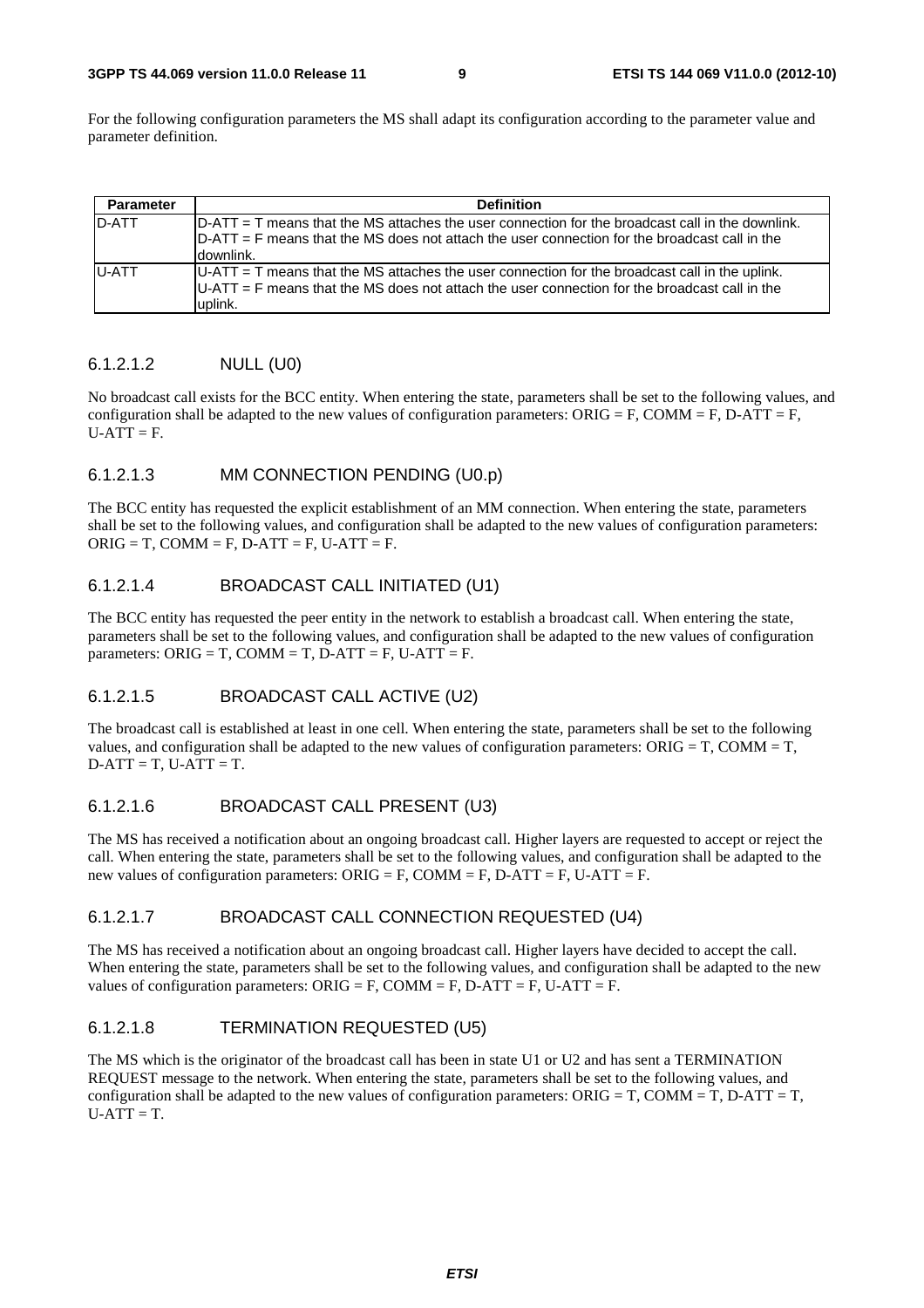### 6.1.2.1.9 RECEIVE MODE ACTIVE (U6)

The BCC entity in the MS in state U4, BROADCAST CALL CONNECTION REQUESTED, has got an indication from lower (sub-)layers that RR has entered group receive mode (see 3GPP TS 44.018). When entering the state, parameters shall be set to the following values, and configuration shall be adapted to the new values of configuration parameters: ORIG = F, COMM = F, D-ATT = T, U-ATT = F.

#### 6.1.2.1.10 BCC TIMERS IN THE MS

Table 6.1 specifies the timers used in BCC. The denotation of columns is defined as follows:

| $timer ::=$             | name of the timer;                                                                  |
|-------------------------|-------------------------------------------------------------------------------------|
| $set ::=$               | under which conditions the timer is set ( <i>i.e.</i> , started);                   |
| stopped $::=$           | under which conditions the timer is stopped;                                        |
| running in state(s) ::= | in which state(s) the timer may be running;                                         |
| action at expiry $ ::=$ | which actions the BCC entity shall perform at expiry;                               |
| value $ ::=$            | the duration between setting the timer and expiry of the timer ("s" denotes         |
|                         | "second(s)" " $xx - yy$ " means that any value between $xx$ and $yy$ is permitted). |

**Table 6.1: Specification of timers used in BCC** 

| timer                         | set                                                                                                                                  | stopped                                                                                                            | running in<br>state(s)                           | action at<br>expiry              | value           |
|-------------------------------|--------------------------------------------------------------------------------------------------------------------------------------|--------------------------------------------------------------------------------------------------------------------|--------------------------------------------------|----------------------------------|-----------------|
| T <sub>no channel</sub>       | in state U6 on receipt of an<br>indication from lower<br>(sub-)layers that no channel<br>is currently available                      | when leaving U6 or when<br>receiving in U6 an indication<br>from lower (sub-)layers that a<br>channel is available | in U6.<br>depending on<br>further<br>Iconditions | <b>see</b><br>subclause<br>6.3.1 | 3s              |
| ${\sf T}_{\sf MM\text{-}est}$ | when entering U0.p using the when leaving U0.p or U1<br>set-up procedure<br>when entering U1 using the<br>immediate set-up procedure |                                                                                                                    | U0.p, U1                                         | see<br>subclause<br>6.2.1        | 7 <sub>s</sub>  |
| $T_{term}$                    | when sending a<br><b>TERMINATION REQUEST</b>                                                                                         | when receiving a<br><b>TERMINATION or</b><br>TERMINATION REJECT                                                    | U <sub>5</sub>                                   | labort<br>broadcast<br>call      | 10 <sub>s</sub> |
| T <sub>connreq</sub>          | when entering state U4                                                                                                               | when leaving state U4                                                                                              | U4                                               | labort<br>broadcast<br>call      | $10-30 s$       |

#### 6.1.2.1.11 CONSISTENCY OF PARAMETERS AND STATES

The MS shall consider the following parameter values as inconsistent with the state or sub-state:

 $ORIG = T$  is inconsistent with states U3, U4, and U6.

 $COMM = T$  is inconsistent with states U0, U3, U4, and U6.

All other values of parameters ORIG, COMM, D-ATT, and U-ATT shall not be considered by the MS as inconsistent with a state.

#### 6.1.2.2 BROADCAST CALL CONTROL STATES AT THE NETWORK SIDE OF THE INTERFACE

#### 6.1.2.2.1 NULL (State N0)

No broadcast call exists for the BCC entity.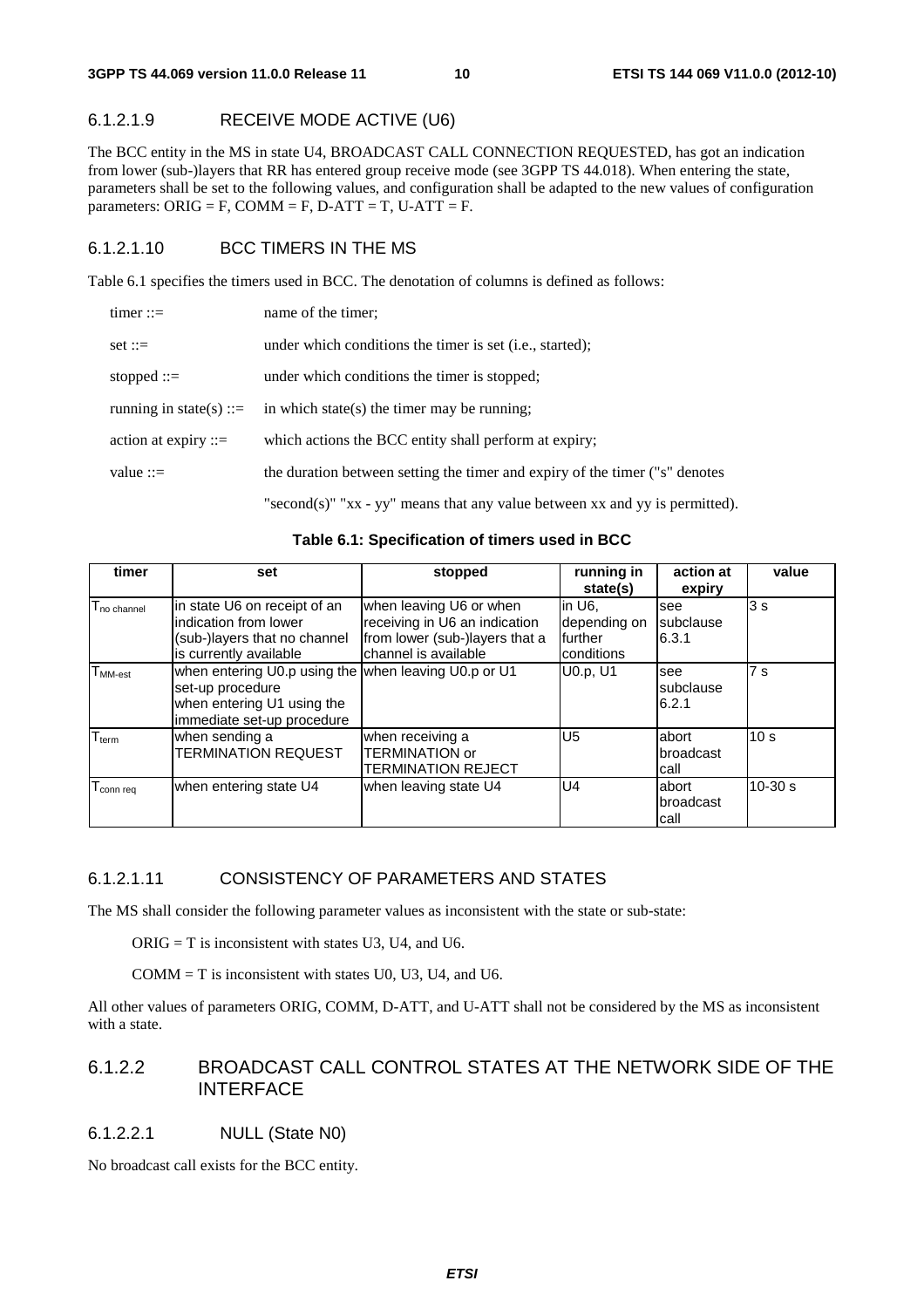### 6.1.2.2.2 BROADCAST CALL INITIATED (N1)

The BCC entity has received the indication that a peer entity in a MS wants to establish a broadcast call for a certain broadcast identity.

### 6.1.2.2.3 BROADCAST CALL ACTIVE (N2)

The broadcast call is established in at least one cell; there may be a MS which has seized the uplink or not; there may be talking dispatchers or not.

### 6.1.2.2.4 BROADCAST CALL ESTABLISHMENT PROCEEDING (N3)

The BCC entity wants to accept the broadcast call, has initiated establishment of corresponding broadcast call channels, and, if there is a calling user. has sent a CONNECT message to the calling user.

### 6.1.2.2.5 TERMINATION REQUESTED (N4)

The BCC entity has asked lower sub-layers to terminate the broadcast call in all cells and waits for a confirmation that the broadcast call has been terminated in all cells.

## 6.2 Procedures for establishment of a broadcast call

## 6.2.1 Activation of a broadcast call by the network

The BCC entity in the network may initiate the activation of a broadcast call with a certain broadcast call reference and priority in a list of cells by asking lower layers to establish the broadcast call with that broadcast call reference and priority in those cells. It then waits until it is informed by lower (sub-)layers that resource activation was sufficiently successful, and enters state N2, BC ACTIVE.

### 6.2.2 Mobile originated establishment

Higher layers in the MS may ask the BCC entity in state U0, NULL, to establish a broadcast call, either using the immediate set-up procedure or using the set-up procedure. The request contains a group-id and may contain a priority indication.

On request of higher layers to establish a broadcast call using the set-up procedure, the BCC entity of the MS builds an appropriate SETUP message and asks lower (sub-)layers to establish an MM connection explicitly (i.e. by use of a CM SERVICE REQUEST message) and to transmit the SETUP message. It then enters state U0.p, MM CONNECTION PENDING. In state U0.p, when informed by lower sub-layers that an MM connection has been established, the BCC entity in the MS shall stop timer  $T_{MM-est}$  and enter state U1, BC INITIATED.

On request of higher layers to establish a broadcast call using the immediate set-up procedure, the BCC entity of the MS builds an appropriate IMMEDIATE SETUP message and asks lower (sub-)layers to establish an MM connection implicitly (see 3GPP TS 24.008) and to transmit the IMMEDIATE SETUP message. It sets timer  $T<sub>MM-est</sub>$  and then enters state U1, BC INITIATED.

The network BCC entity in state NULL may receive a set-up message from its peer entity in the originating MS. This set-up message is either a SETUP message or an IMMEDIATE SETUP message. The network enters state N1, BC INITIATED.

In state N1, the network decides whether:

- a) the establishment is accepted; or
- b) the establishment rejected.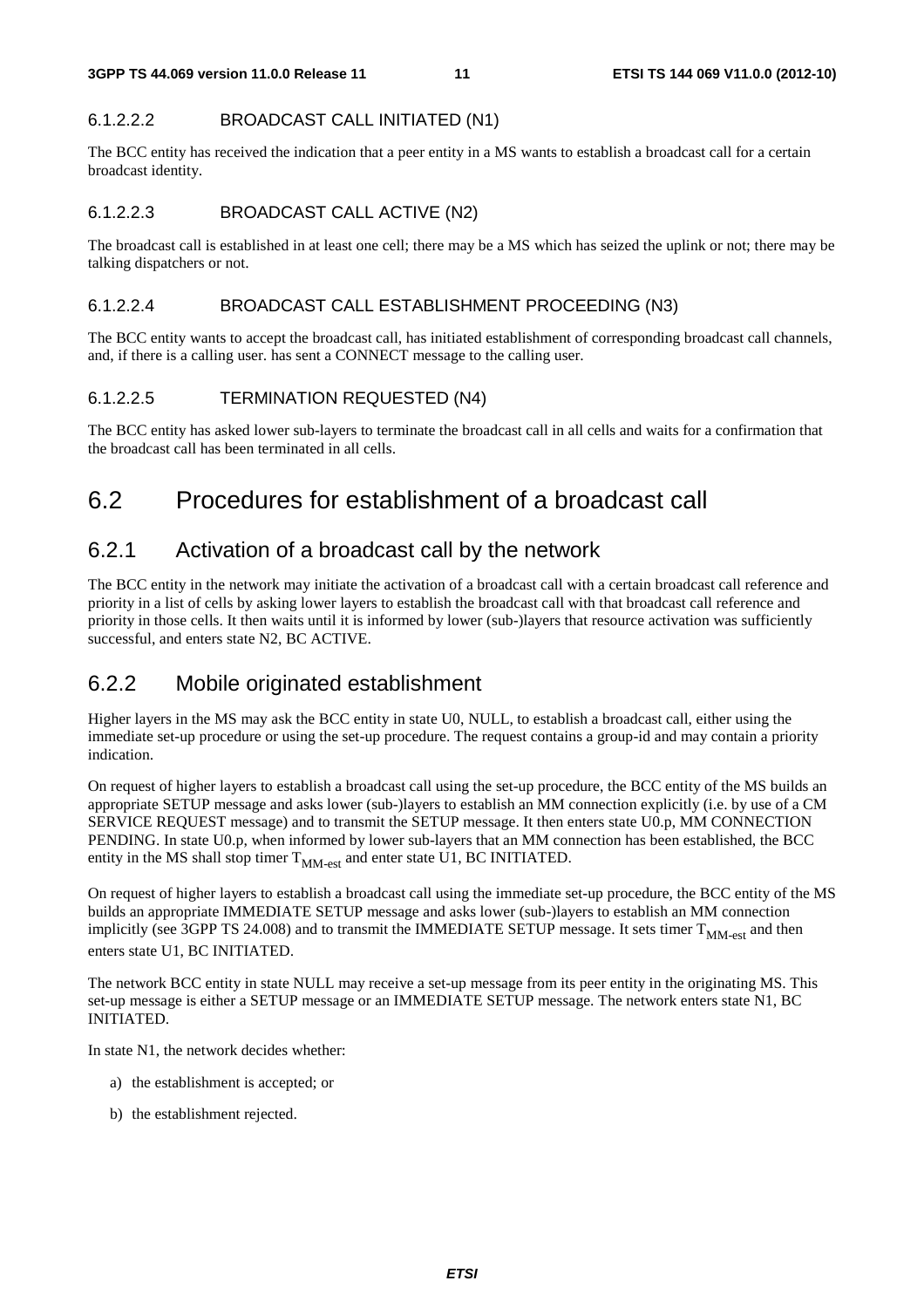In case a), the BCC entity in the network considers the peer entity in the MS having sent the set-up message to be the calling user and asks lower layers to activate the appropriate resources. It then:

- 1) waits until it is informed by lower (sub-)layers that resource activation was sufficiently successful, then sends a CONNECT message to the calling user, and enters state N2, BC ACTIVE; or
- 2) sends a CONNECT message to the calling user and enters N3, BC ESTABLISHMENT PROCEEDING. In state N3, the BCC entity is informed by lower layers whenever the status of resources for the broadcast call is changed. When informed that activation of resources was sufficiently successful, the BCC entity in the network enters state N2, ACTIVE.

The CONNECT message specifies the broadcast call reference of the broadcast call and indicates that the MS is the originator of the broadcast call.

In case b), the further proceeding is as defined in subclause 6.2.2.1.

In state U0.p or U1, the BCC entity in the MS shall, on receipt of a CONNECT message, establish the conditions defined for state U2, ACTIVE and the suitable sub-state (see subclause 6.1.2.1), stop timer  $T_{\text{MM-est}}$  (if running) and enter state U2, ACTIVE. If the immediate set-up procedure has been used, the BCC entity in the MS shall inform lower sub-layers that the MM connection has been implicitly established.

#### 6.2.2.1 Termination during mobile originated establishment

At any time during the mobile originated establishment of a broadcast call, the network may decide to terminate the connection between the two peer entities in the network and MS. In this case the network sends a TERMINATION message to the MS specifying the appropriate cause; it may ask lower (sub-)layers to release associated resources. The further actions are specified in subclause 6.4.

During mobile originated establishment of a broadcast call, the MS may abort the broadcast call, see subclause 6.4.

#### 6.2.2.2 Abnormal cases

At expiry of  $T<sub>MM-est</sub>$ , or radio link failure (see 3GPP TS 44.018), the BCC entity in the MS requests lower sub-layers to abort the MM connection establishment and returns to state U0, NULL(this includes clearing of the context related to the broadcast call establishment).

On receipt of an indication of lower sub-layers that the MM connection establishment was unsuccessful, the BCC entity in the MS returns to state U0, NULL (this includes clearing of the context related to the broadcast call establishment).

### 6.2.3 Mobile terminating broadcast call establishment in the MS

The BCC entity in the MS, being in state U0, NULL, may receive an indication of lower layers that a broadcast call exists. This indication specifies the broadcast-id and a priority. It shall then inform higher layers and enter state U3, BC present. This state may be supervised by a timer at expiry of which the BCC entity clears the context and returns to state U0, NULL.

In state U3, on request of higher layers to join the broadcast call, the BCC entity in the MS stops any running timer, asks lower sub-layers to join the broadcast call, starts timer  $T_{\text{conn real}}$ , and enters state U4, BC CONNECTION REQUESTED.

In state U4, on indication of lower sub-layers that the broadcast call has been joint (this indication specifies the mode of the RR connection), the BCC entity in the MS stops any running timer, enters state U6, RECEIVE MODE ACTIVE, establishes the appropriate configurations (see subclause 6.1) and informs higher layers (this includes information about the sub-state).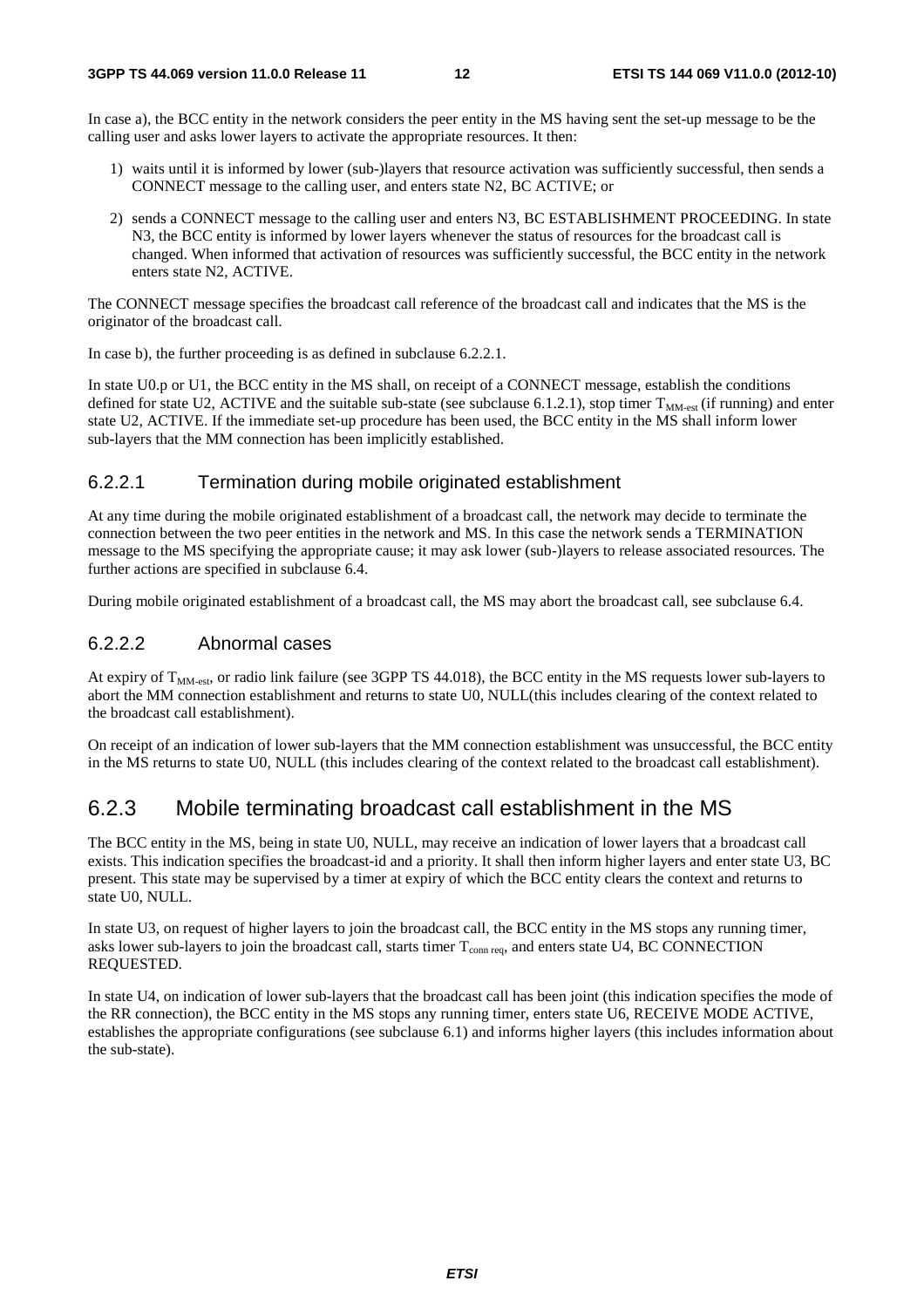### 6.3 Procedures during the active state and receive mode active state of a broadcast call

### 6.3.1 Mobile station procedures in the active state

In the active state, the BCC entity in the MS performs, on receipt of messages from its peer entity, on request of higher layers, and on indication of lower sub-layers, actions as defined below.

On request of higher layers, the MS initiates abort or termination of the broadcast call, see subclause 6.4.

If the network initiates broadcast call abortion or termination, the MS reacts as specified in subclause 6.4.

On radio link failure, the MS aborts the broadcast call, see subclause 6.4.

### 6.3.2 Network procedures in the active state

In the active state the BCC entity in the network performs supervisory functions, maintenance functions and resource modifications which are not further specified. (This includes through-connection of the application data stream(s), which is defined in 3GPP TS 43.069).

The network may initiate abort or termination of the broadcast call, see subclause 6.4.

If the MS initiates broadcast call abortion or termination, the network reacts as specified in subclause 6.4.

The network may send a SET PARAMETER message to the MS in order to ask the MS to set parameters to certain values and to take consequential actions.

### 6.3.3 Mobile station procedures in the RECEIVE MODE ACTIVE state

In state U6, RECEIVE MODE ACTIVE, the BCC entity in the MS performs, on receipt of messages from its peer entity, on request of higher layers, and on indication of lower sub-layers, actions as defined below.

On request of higher layers, the MS initiates abort of the broadcast call, see subclause 6.4.

If the network initiates broadcast call abortion or termination, the MS reacts as specified in subclause 6.4.

Upon indication from lower layers that no channel is available, the BCC entity in the MS informs higher layers and starts timer  $T_{\text{no channel}}$ . Then:

- if  $T_{no\text{ channel}}$  expires, the BCC entity in the MS informs higher layers, asks lower sub-layers to abort resources and enters the idle state;
- upon indication from lower layers that a channel is available, the BCC entity in the MS informs higher layers and stops timer  $T_{\text{no channel}}$ .

### 6.4 Procedures for release, abortion, and termination of a broadcast call

#### 6.4.1 Termination procedure

The MS being the originator of the broadcast call (ORIG = T) shall, on request of higher layers, initiate the termination procedure by sending a TERMINATION REQUEST message to its peer entity in the network and setting timer T<sub>term</sub>.

The network either accepts the termination by sending a TERMINATION or rejects termination by sending a TERMINATION REJECT. These messages indicate an appropriate cause.

In state U5, on receipt of a TERMINATION REJECT message, the BCC entity in the MS informs higher layers and stops  $T_{term}$ .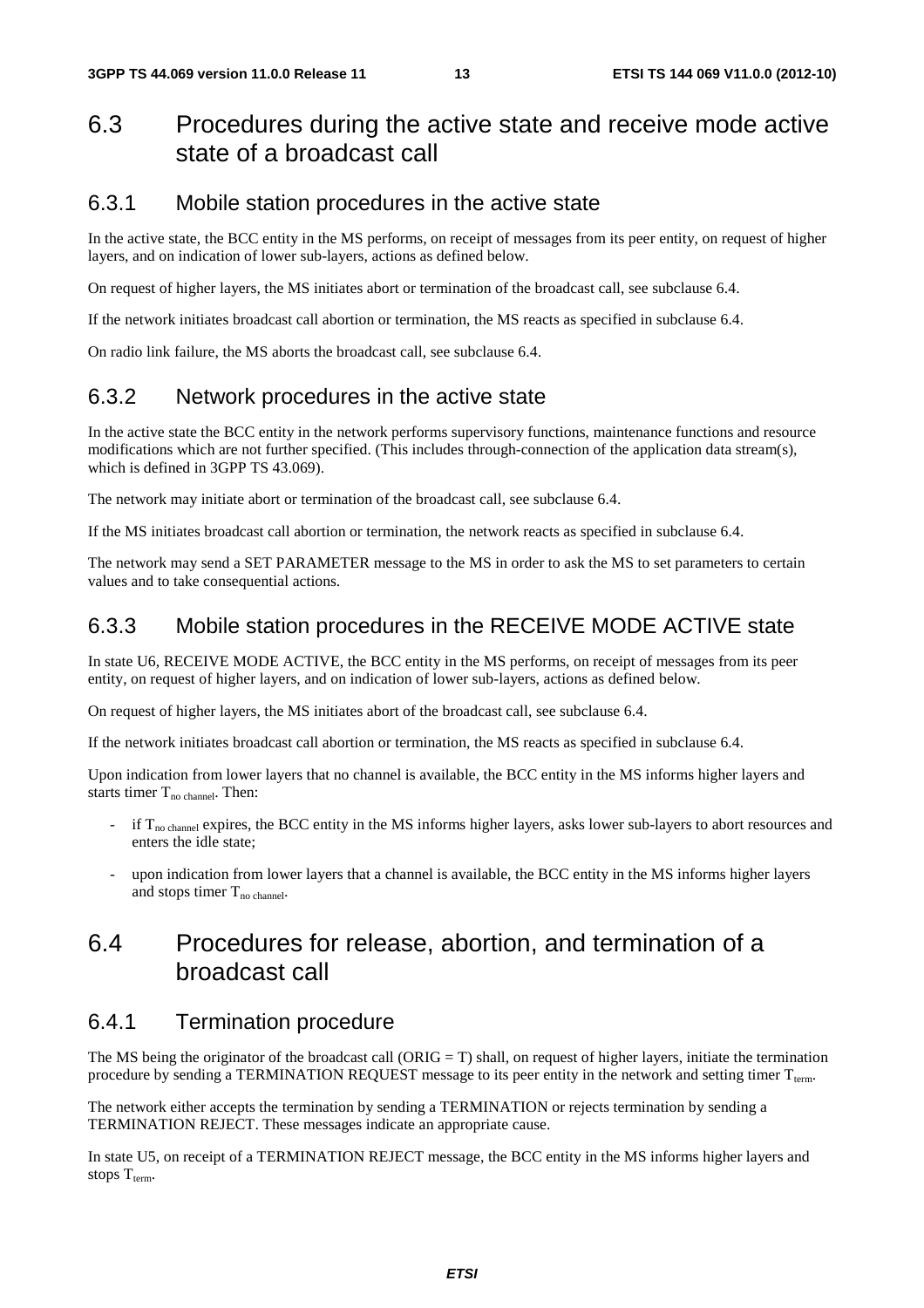In state U5, on  $T_{term}$  expiry, the BCC entity in the MS informs higher layers, asks lower sub-layers to abort the broadcast call, clears the context related to the broadcast call, and returns to state U0, NULL.

In any state, on receipt of a TERMINATION message, the BCC entity in the MS informs higher layers, asks lower sub-layers to release the broadcast call, clears the context related to the broadcast call, and returns to state U0, NULL.

At any time during a broadcast call, the network may decide to terminate the connection between the two peer entities in the network and MS. In this case the network sends a TERMINATION message to the MS specifying the appropriate cause; it may ask lower (sub-)layers to release associated resources. The further actions are specified above in this subclause 6.4.

### 6.4.2 Abort and release procedures

The network may ask lower sub-layers to abort or release the broadcast call. The MS will detect abort of the broadcast call by detecting the abort of RR resources, and a broadcast call release by detecting the release of RR resources. The BCC entity in the MS shall then inform higher layers, ask lower sub-layers to abort the broadcast call, clear the context related to the broadcast call, and return to state U0, NULL.

The MS shall, on request of higher layers, initiate the release procedure by asking lower sub-layers to release the broadcast call, clearing the context related to the broadcast call, and returning to state U0, NULL.

The BCC entity in the MS shall when required by the BCC protocol, abort the broadcast call by requesting lower layers to abort the broadcast call, informing higher layers, clearing the context related to the broadcast call, and returning to state U0, NULL.

### 6.5 Miscellaneous procedures

### 6.5.1 Status procedures

#### 6.5.1.1 Get status procedure

Upon receipt of a GET STATUS message, the MS shall:

- $\text{if } \text{COMM} = \text{T}$ , respond with a STATUS message, reporting the current call state, the current values of configuration and behaviour parameters and cause value # 30 "Response to GET STATUS";
- if COMM  $=$  F, ignore the message.

#### 6.5.1.2 Set parameter procedure

Upon receipt of a SET PARAMETER message the MS shall set the parameters to the indicated values and the configuration shall be adapted to the new values of configuration parameters, if they are consistent with the current BCC state and sub-state (see subclause 6.1.2). If they are not:

- if COMM, before the message was received, is equal to T, it shall send a STATUS message specifying error cause "message incompatible with protocol state", the state and, if applicable, sub-state, and the *state attributes* IE;
- if COMM, before the message was received, is equal to F, it shall ignore the message.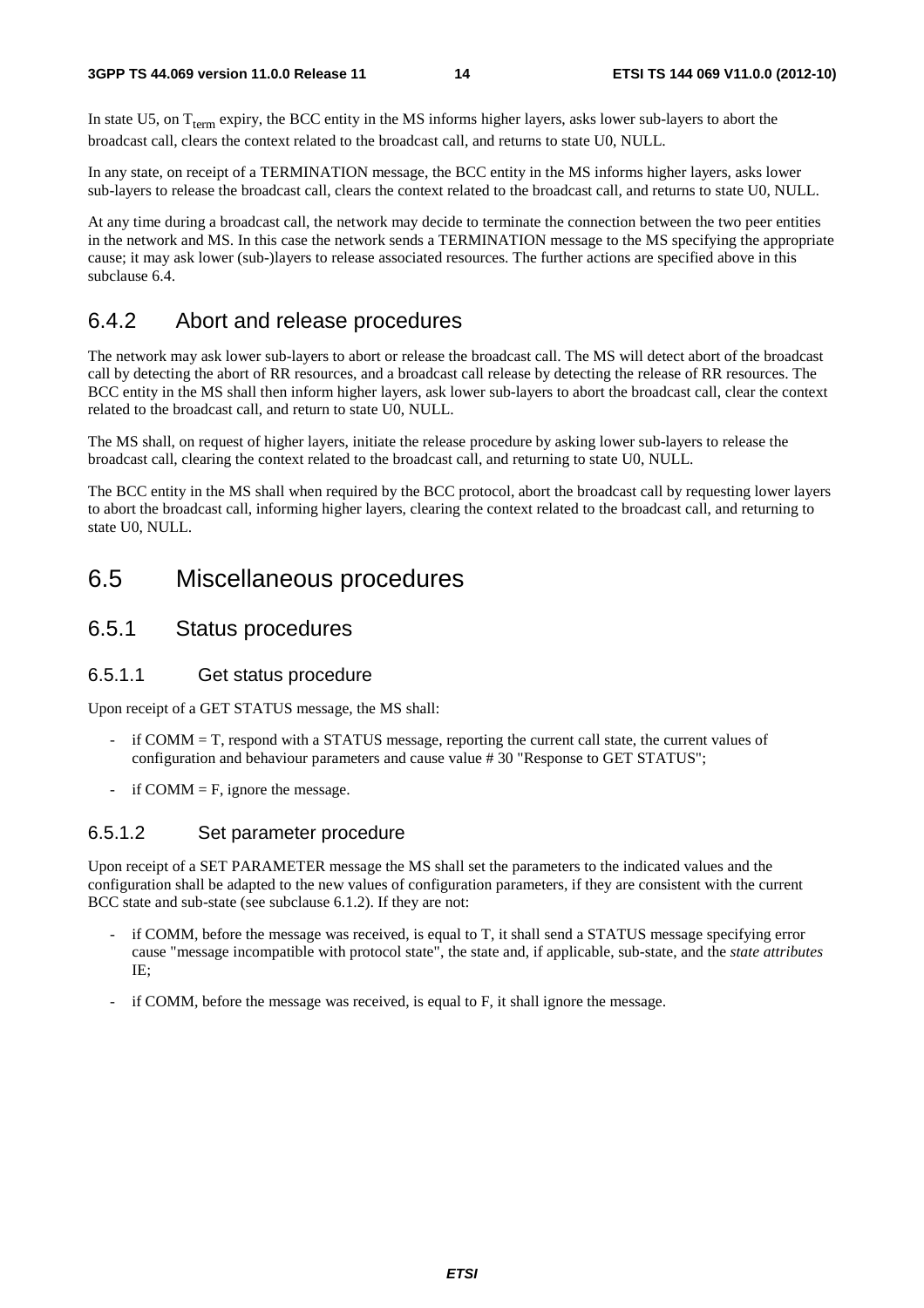## 7 Handling of unknown, unforeseen, and erroneous protocol data

### 7.1 General

This subclause specifies procedures for the handling of unknown, unforeseen, and erroneous protocol data by the receiving BCC protocol entity in the MS. These procedures are called "error handling procedures", but in addition to providing recovery mechanisms for error situations they define a compatibility mechanism for future extensions of the protocols. Error handling procedures in the network are for further study.

Subclauses 7.1 to 7.8 shall be applied in order of precedence.

Most error handling procedures are mandatory for the MS.

In this clause the following terminology is used:

- an IE is defined to be syntactically incorrect in a message if it contains at least one value defined as "reserved" in clause 9, or if its value part violates rules of clause 9. However it is not a syntactical error that a TLV encoded IE specifies in its length indicator a greater length than defined in clause 9;
- a message is defined to have semantically incorrect contents if it contains information which, possibly dependant on the state of the receiver, is in contradiction to the resources of the receiver and/or to the procedural part (i.e. clauses 6 and 7) of the present document.

### 7.2 Message too short

When a message is received that is too short to contain a complete message type information element, that message shall be ignored, cf. 3GPP TS 24.007.

### 7.3 Unknown or unforeseen transaction identifier

If COMM = T, the MS shall answer to a message received with TI value "111" by sending a STATUS message with same TI value, cause "invalid transaction identifier value", and including, if possible, as diagnostics the complete message received (this may not be possible, e.g., due to length restrictions). If COMM  $=$  F, the MS shall ignore a message received with TI value "111".

For a broadcast call control message received with TI different from "111", the following procedures shall apply.

Whenever a message is received specifying a transaction identifier which is not recognized as relating to an active transaction, if  $COMM = F$ , the MS shall ignore the message; if  $COMM = T$ , the MS shall send a STATUS message with cause #81 "invalid transaction identifier value" using the received transaction identifier value and including, if possible, as diagnostics the complete message received (this may not be possible, e.g., due to length restrictions).

### 7.4 Unknown or unforeseen message type

If the protocol entity in the MS receives a message with message type not defined for the PD or not implemented by the receiver, it shall ignore the message except for the fact that, if  $COMM = T$ , it shall return a STATUS message with cause "message type non-existent or not implemented" and including as diagnostics the message type of the message received.

NOTE: A message type not defined for the PD in the given direction is regarded by the receiver as a message type not defined for the PD, see 3GPP TS 24.007.

If the protocol entity in the MS receives a message not compatible with the protocol state, the MS shall ignore the message except for the fact that, if  $COMM = T$ , it returns a STATUS message with cause "message type not compatible with protocol state" and including as diagnostics the message type of the message received.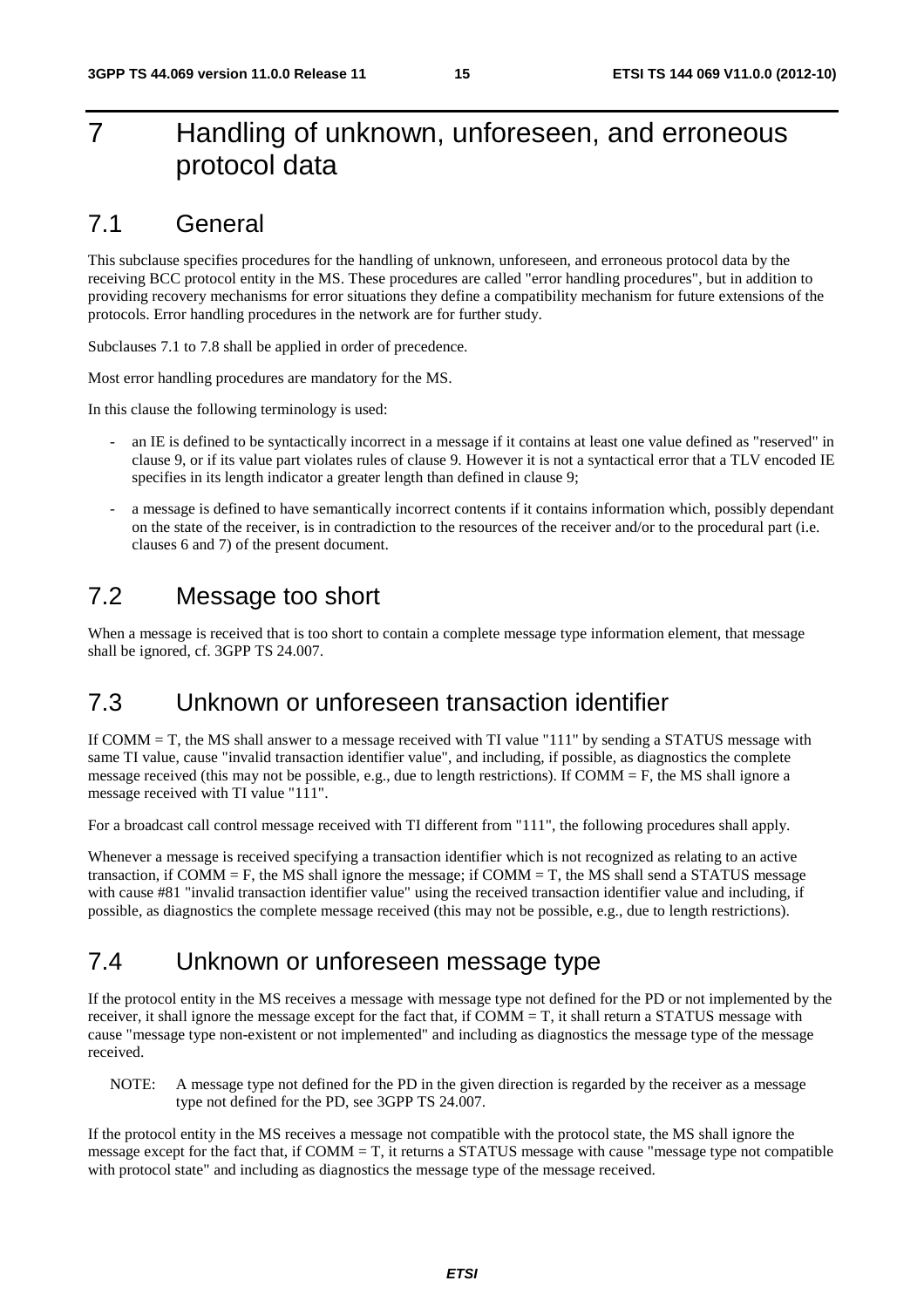## 7.5 Non-semantical mandatory information element errors

When on receipt of a message:

- an "imperative message part" error; or
- a "missing mandatory IE" error,

is diagnosed or when a message containing

- a syntactically incorrect mandatory IE; or
- an IE unknown in the message, but encoded as "comprehension required" (see 3GPP TS 24.008, subclause 10.5); or
- an out of sequence IE encoded as "comprehension required" (see 3GPP TS 24.008, subclause 10.5),

is received,

the MS shall, if  $COMM = F$ , ignore the message. Otherwise it shall proceed as follows:

 The MS shall ignore the message except for the fact that it shall return a STATUS message with cause "invalid mandatory information" and including, if possible, as diagnostics the complete message received (this may not be possible, e.g., due to length restrictions).

## 7.6 Unknown and unforeseen information elements in the non-imperative message part

### 7.6.1 Information elements unknown in the message

The protocol entity in the MS shall ignore all information elements unknown in a message which are not encoded as "comprehension required".

### 7.6.2 Out of sequence information elements

The MS shall ignore all out of sequence Information elements in a message which are not encoded as "comprehension required".

### 7.6.3 Repeated Information elements

If an information element with format T, TV, or TLV is repeated in a message in which repetition of the information element is not specified in clause 8, only the contents of the information element appearing first shall be handled and all subsequent repetitions of the information element shall be ignored. When repetition of information elements is specified, only the contents of specified repeated information elements shall be handled. If the limit on repetition of information elements is exceeded, the contents of information elements appearing first up to the limit of repetitions shall be handled and all subsequent repetitions of the information element shall be ignored.

## 7.7 Non-imperative message part errors

This category includes:

- syntactically incorrect optional Information elements;
- conditional IE errors.

### 7.7.1 Syntactically incorrect optional Information elements

The protocol entity shall treat all optional Information elements that are syntactically incorrect in a message as not present in the message.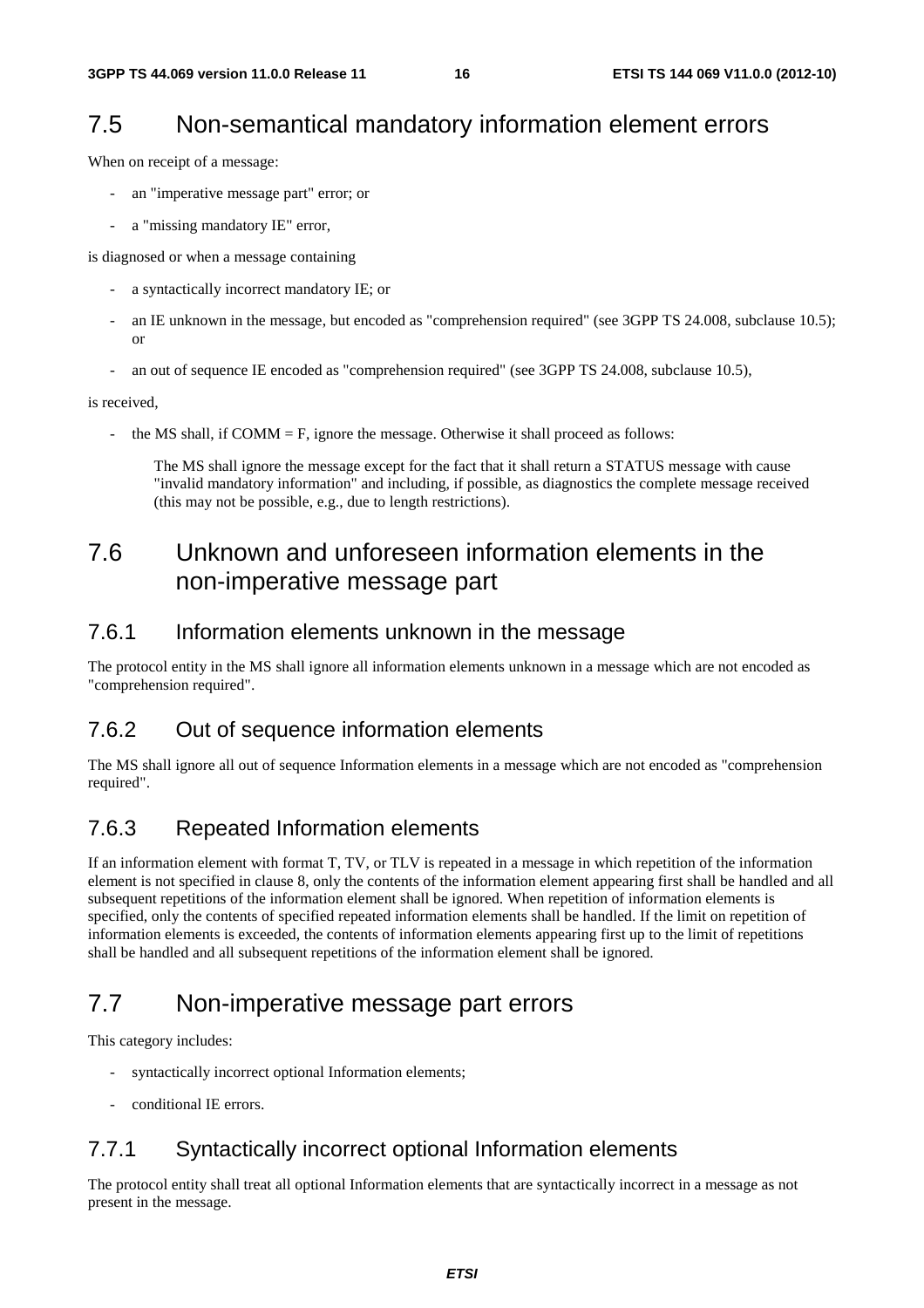## 7.8 Messages with semantically incorrect contents

When a message with semantically incorrect contents is received, the foreseen reactions of the procedural part (i.e. of clauses 5 and 6) of the present document are performed. If however no such reactions are specified, the MS shall ignore the message except for the fact that, if COMM = T, it returns a STATUS message with cause value "semantically incorrect message" and including, if possible, as diagnostics the complete message received (this may not be possible, e.g.: due to length restrictions).

## 8 Message functional definitions and contents

This clause defines the structure of the messages of those layer 3 protocols defined in the present document, that is the BCC protocol.

All messages are standard L3 messages as defined in 3GPP TS 24.007.

Each definition given in the present clause includes:

- a brief description of the message direction and use;
- a definition in which direction the message is defined;
- a table listing the information elements permitted to be in that message and their order of their appearance in the message. All information elements that may be repeated are explicitly indicated. Neither the network nor the MS is allowed to include information elements in a message which are not specified for the message or to include the information elements in the message in an order different from the specified order. (V and LV formatted IEs, which compose the imperative part of the message, occur before T, TV, and TLV formatted IEs which compose the non-imperative part of the message, cf. 3GPP TS 24.007.) In a (maximal) sequence of consecutive information elements with half octet length, the first information element with half octet length occupies bits 1 to 4 of octet N, the second bits 5 to 8 of octet N, the third bits 1 to 4 of octet N+1 etc. Such a sequence always has an even number of elements.

For each information element the table indicates:

- 1) if the IE has format T, TV, or TLV, the IEI used by the IE at the indicated position in the message, in hexadecimal notation. If the IEI has half octet length, this is specified by a notation representing the IEI as a hexadecimal digit followed by a "-" (example: B-);
- 2) the name of the information element (which may give an idea of the semantics of the element). The name of the information element (usually written in italics) followed by "IE" or "information element" is used in 3GPP TS 24.008 as reference to the information element within a message;
- 3) the name of the type of the information element (which indicates the coding of the value part of the IE), and generally, the referenced subclause of clause 9 describing the value part of the information element;
- 4) the presence requirement indication (M or O) for the IE as defined in 3GPP TS 24.007 (Presence requirement indication C is not used in the present document.);
- 5) the format of the information element (T, V, TV, LV, TLV) as defined in 3GPP TS 24.007;
- 6) the length of the information element (or permissible range of lengths), in octets, in the message. This indication is normative. However, further restrictions to the length of an IE may be specified elsewhere.
- c) subclauses specifying, where appropriate:
	- the meaning of and
	- conditions for

 absence, repeated occurrence, and/or presence for IEs with presence requirement O in the relevant message which together with other conditions specified in the present document define when the information elements shall be included or not, what presence, repeated occurrence, and absence of such IEs means.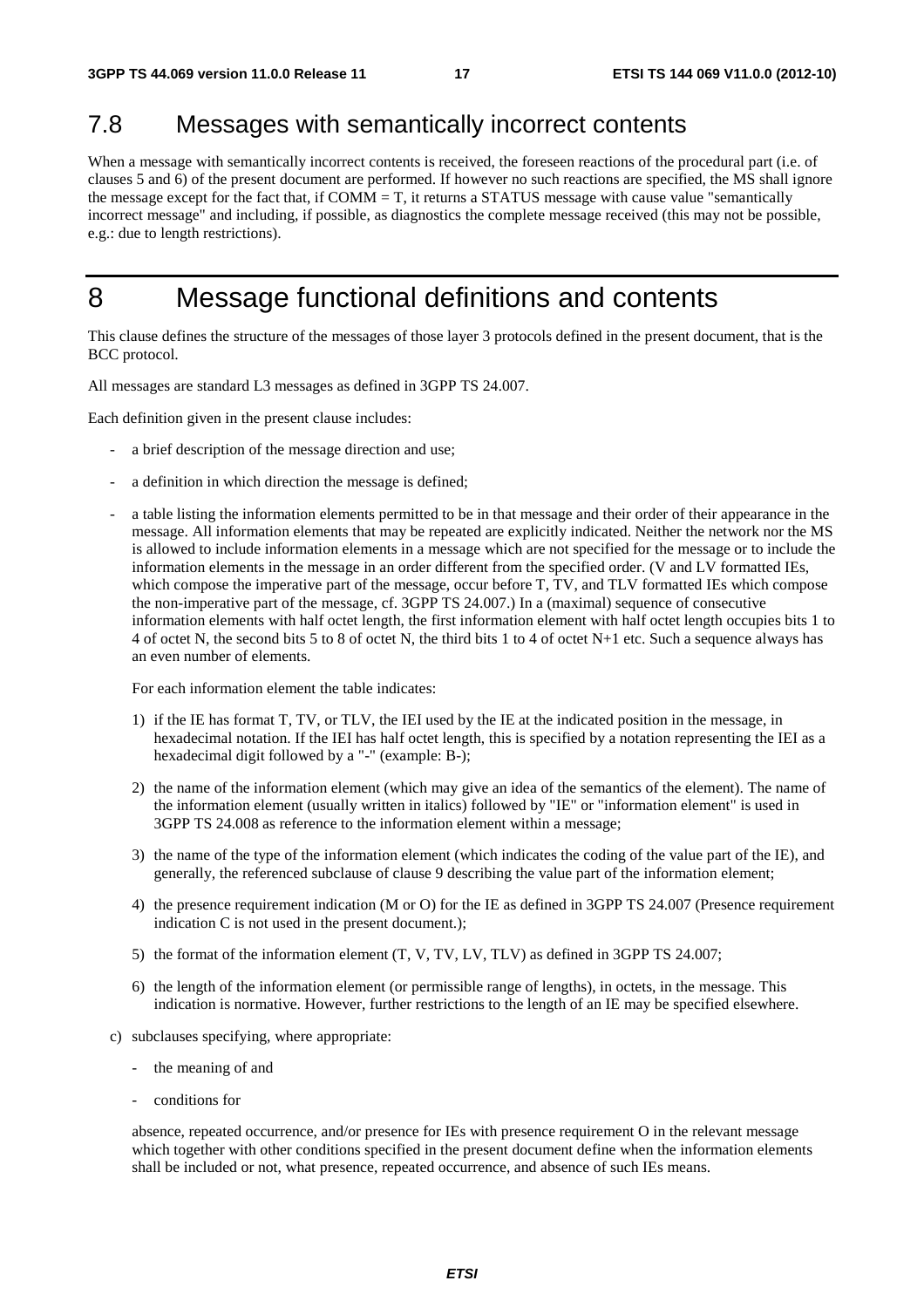#### **TABLE 8.1**

## 8.1 CONNECT

This message is sent by the network to the calling MS in order to indicate establishment of the requested broadcast call.

See table 8.1.

Message type: CONNECT

Significance: dual

Direction: network to MS

#### **Table 8.1: CONNECT message content**

| IEI | Information element                              | <b>Type/Reference</b>                | <b>Presence</b> | Format | Length |
|-----|--------------------------------------------------|--------------------------------------|-----------------|--------|--------|
|     | Broadcast Call control<br>protocol discriminator | Protocol discriminator<br>9.1        | М               |        | 1/2    |
|     | <b>Transaction identifier</b>                    | <b>Transaction identifier</b><br>9.2 | M               |        | 1/2    |
|     | Connect<br>message type                          | Message type<br>9.3                  | M               |        |        |
|     | Broadcast call reference                         | Call reference<br>9.4.1              | М               |        | 4      |
|     | Originator indication                            | Originator indication<br>9.4.4       | М               |        | 1/2    |
|     | Spare half octet                                 | Spare half octet<br>9.4.5            | М               |        | 1/2    |

## 8.2 GET STATUS

This message is sent by the network at any time to solicit a STATUS message from the MS in acknowledged or unacknowledged mode.

See table 8.2.

Message type: GET STATUS

Significance: local

Direction: network to MS

| IEI | Information element     | <b>Type/Reference</b>                       | <b>Presence</b> | Format     | Length   |
|-----|-------------------------|---------------------------------------------|-----------------|------------|----------|
|     | protocol discriminator  | protocol discriminator<br>I9.1              | M               |            | 1/2      |
|     | Itransaction identifier | Itransaction identifier<br>9.2              | М               |            | 1/2      |
|     | message type            | message type<br>9.3                         | М               |            |          |
|     | mobile identity         | mobile identity<br>3GPP TS 24.008, 10.5.1.4 |                 | <b>TLV</b> | $3 - 10$ |

### 8.2.1 mobile identity

This IE is included if the network wishes so. If the message is received by the MS in acknowledged mode, it shall be ignored by the MS. If received in unacknowledged mode, it specifies the destination MS, see clause 5.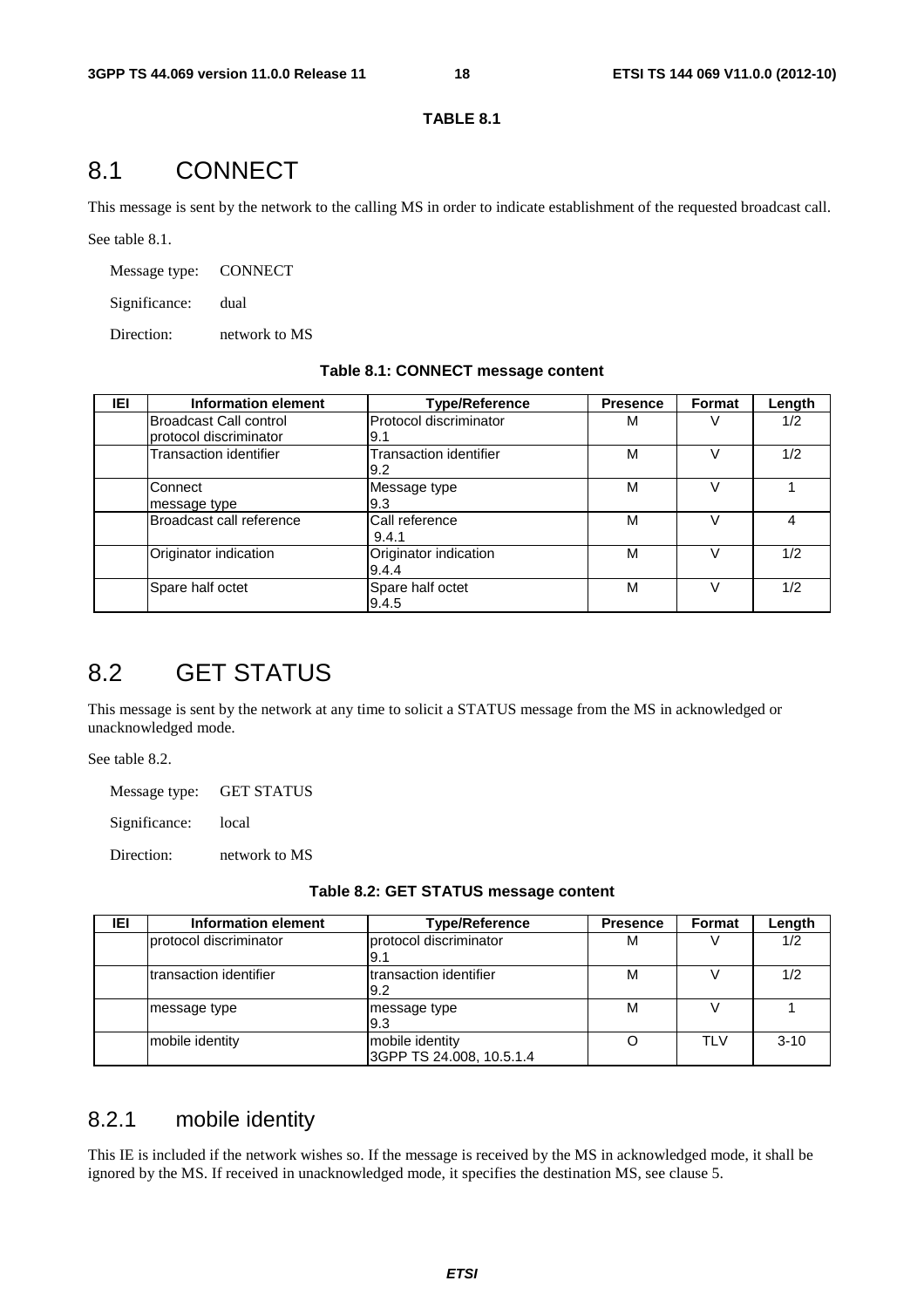## 8.3 IMMEDIATE SETUP

This message is sent by the MS to the network in order to set-up a broadcast call immediately, i.e. without previous establishment of an MM connection. See table 8.3.

| Message type: | <b>IMMEDIATE SETUP</b> |
|---------------|------------------------|
| Significance: | dual                   |

Direction: MS to network

| IEI | Information element              | <b>Type/Reference</b>                                        | <b>Presence</b> | Format | Length  |
|-----|----------------------------------|--------------------------------------------------------------|-----------------|--------|---------|
|     | protocol discriminator           | protocol discriminator<br>9.1                                | м               |        | 1/2     |
|     | Itransaction identifier          | transaction identifier<br>9.2                                | М               |        | 1/2     |
|     | message type                     | message type<br>9.3                                          | М               | $\vee$ |         |
|     | Spare half octet                 | Spare half octet<br>9.4.5                                    | M               |        | 1/2     |
|     | Ciphering key sequence<br>number | Ciphering key sequence<br>number<br>3GPP TS 24.008, 10.5.1.2 | M               | v      | 1/2     |
|     | Mobile station<br>classmark      | Mobile station<br>classmark 2<br>3GPP TS 24.008, 10.5.1.6    | М               | LV     | 4       |
|     | Mobile identity                  | Mobile identity<br>3GPP TS 24.008, 10.5.1.4                  | M               | LV     | $2 - 9$ |
|     | <b>Broadcast identity</b>        | Call reference                                               | M               | $\vee$ | 4       |

#### **Table 8.3: IMMEDIATE SETUP message content**

### 8.3.1 Mobile identity

This IE shall specify the TMSI, if available, and the IMSI else.

## 8.3a IMMEDIATE SETUP 2

This message is sent by the MS to the network in order to set-up a group call immediately, i.e. without previous establishment of an MM connection, and to include compressed originator-to dispatcher information. The message shall only be used if the MS has a valid TMSI. See table 8.3a.

| Message type: | IMMEDIATE SETUP 2: |
|---------------|--------------------|
| Significance: | dual               |
| Direction:    | MS to network.     |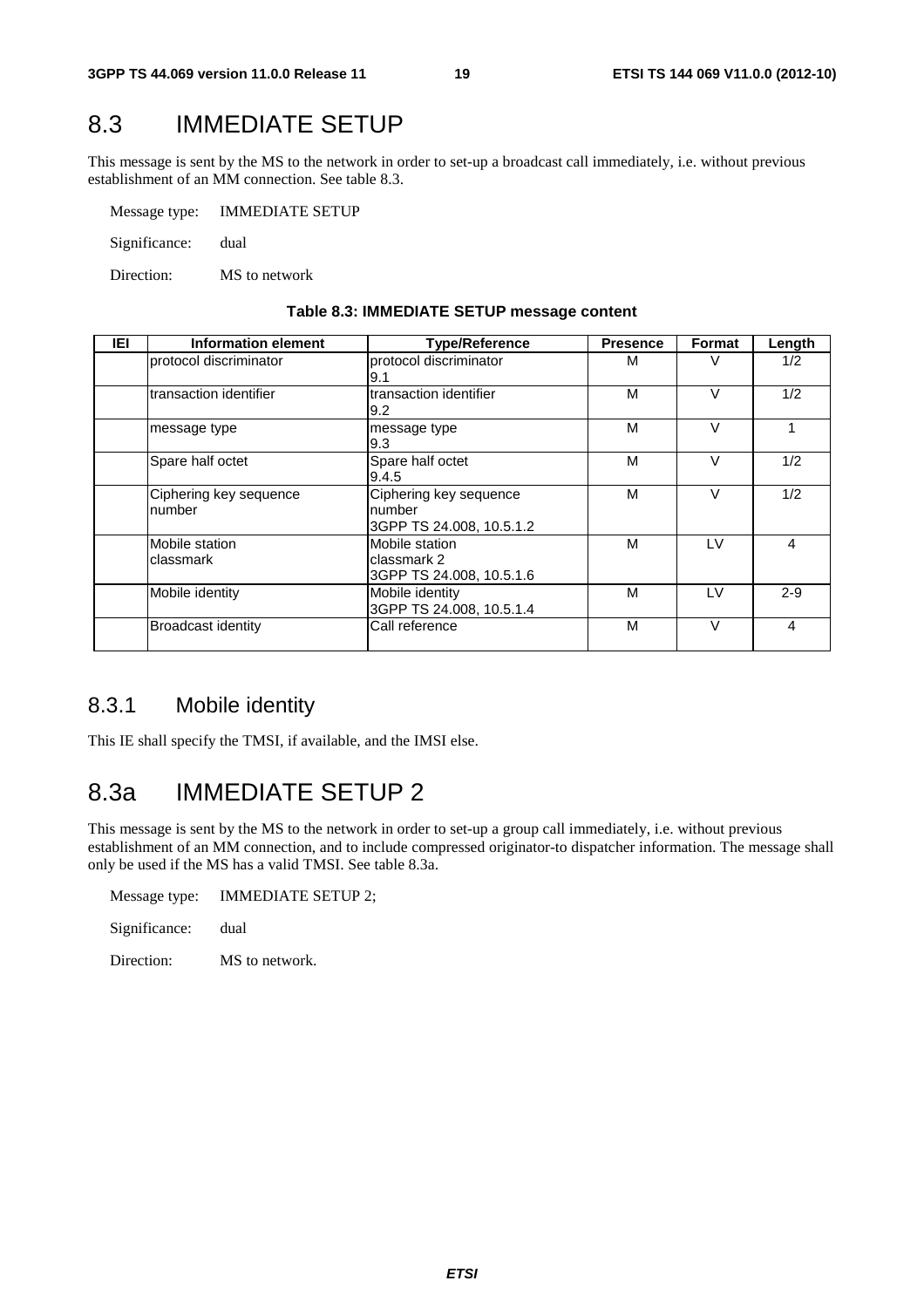| IEI | Information element           | <b>Type/Reference</b>                                     | <b>Presence</b> | Format        | Length         |
|-----|-------------------------------|-----------------------------------------------------------|-----------------|---------------|----------------|
|     | Protocol discriminator        | Protocol discriminator<br>9.1                             | м               | V             | 1/2            |
|     | Transaction identifier        | Transaction identifier<br>9.2                             | М               | $\vee$        | 1/2            |
|     | Message type                  | Message type<br>9.3                                       | М               | v             |                |
|     | Spare half octet              | Spare half octet<br>9.4.6                                 | М               | V             | $\frac{1}{2}$  |
|     | Ciphering key sequence number | Ciphering key sequence number<br>3GPP TS 24.008, 10.5.1.2 | м               | v             | $\frac{1}{2}$  |
|     | Mobile station classmark      | Mobile station classmark 2<br>3GPP TS 24.008, 10.5.1.6    | М               | LV            | $\overline{4}$ |
|     | TMSI                          | TMSI/P-TMSI<br>3GPP TS 44.018, 10.5.2.42                  | M               | $\mathcal{U}$ | 4              |
|     | Group identity                | Call reference<br>9.4.1                                   | М               | $\vee$        | 4              |
|     | Compressed otdi               | Compressed otdi<br>9.4.7                                  | М               | $\vee$        | 5              |

**Table 8.3a: IMMEDIATE SETUP 2 message content** 

### 8.3a.1 TMSI

The *TMSI* information element indicates the Temporary Mobile Subscriber Identity of the MS.

### 8.3a.2 Compressed otdi

This information element contains compressed originator-to-dispatcher information.

## 8.4 SET PARAMETER

This message is sent by the network at any time to ask the MS for setting of parameters and consequential actions.

See table 8.4.

Message type: SET PARAMETER

Significance: local

Direction: network to MS

|  | Table 8.4: SET PARAMETER message content |
|--|------------------------------------------|
|--|------------------------------------------|

| IEI | <b>Information element</b> | <b>Type/Reference</b>         | <b>Presence</b> | Format | Length |
|-----|----------------------------|-------------------------------|-----------------|--------|--------|
|     | protocol discriminator     | protocol discriminator<br>9.1 | м               |        | 1/2    |
|     | transaction identifier     | transaction identifier<br>9.2 | М               |        | 1/2    |
|     | message type               | message type<br>19.3          | М               |        |        |
|     | state attributes           | state attributes<br>9.4.6     | М               |        | 1/2    |
|     | spare half octet           | spare half octet<br>9.4.6     | М               |        | 1/2    |

## 8.5 SETUP

This message is sent by the MS to the network in order to set-up a broadcast call after establishment of an MM connection.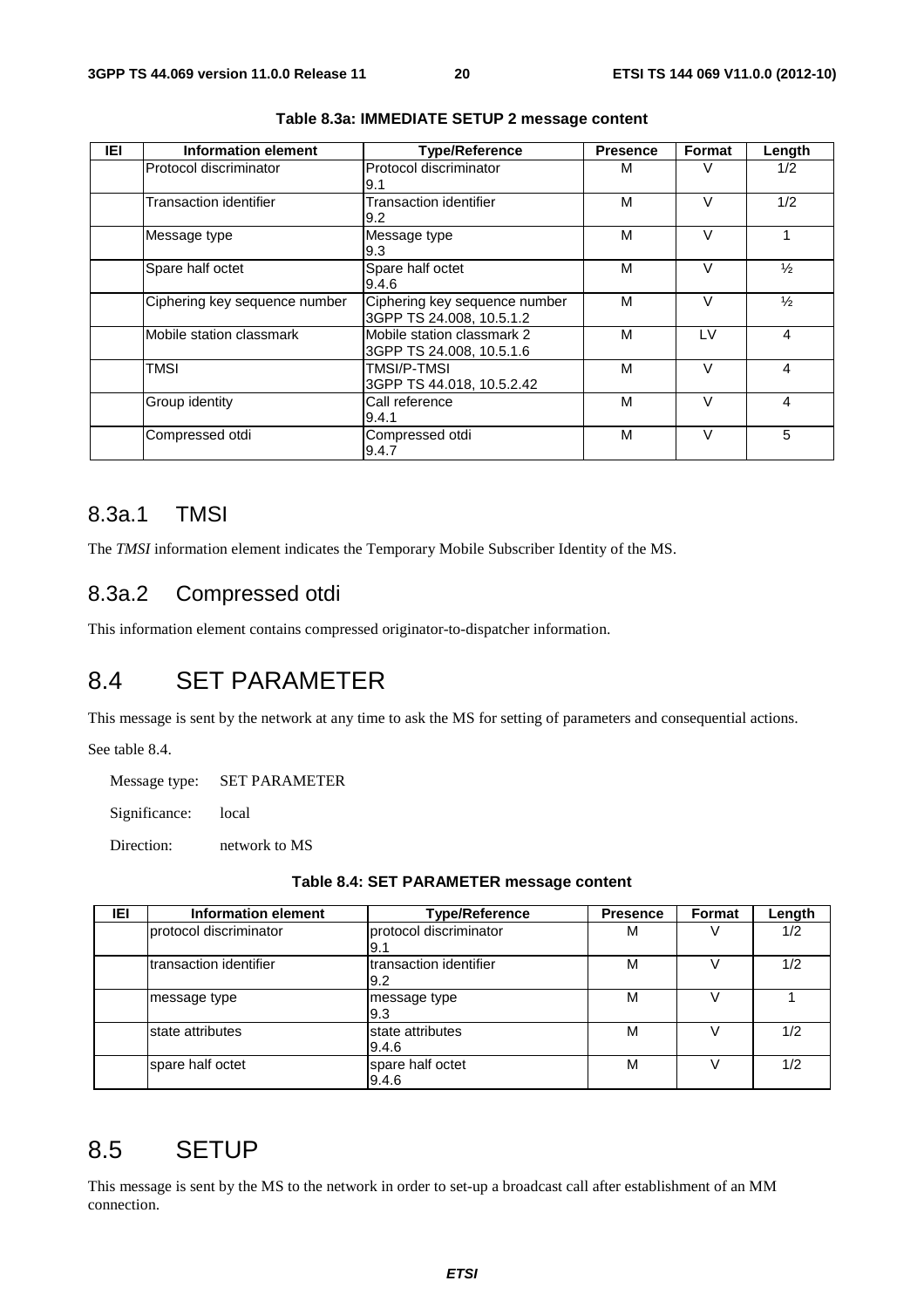See table 8.5.

Message type: SETUP

Significance: dual

Direction: MS to network

|  |  |  | Table 8.5: SETUP message content |  |
|--|--|--|----------------------------------|--|
|--|--|--|----------------------------------|--|

| IEI       | Information element                     | <b>Type/Reference</b>                             | <b>Presence</b> | Format     | Length   |
|-----------|-----------------------------------------|---------------------------------------------------|-----------------|------------|----------|
|           | Iprotocol discriminator                 | protocol discriminator<br>I9.1                    | М               |            | 1/2      |
|           | transaction identifier                  | Itransaction identifier<br>9.2                    | М               |            | 1/2      |
|           | message type                            | message type<br>l9.3                              | М               |            |          |
|           | <b>Broadcast identity</b>               | Call reference<br>9.4.1                           | M               |            | 4        |
| <b>7E</b> | Originator-to-dispatcher<br>information | User-user<br>3GPP TS 24.008<br>subclause10.5.4.25 | Ω               | <b>TLV</b> | $3 - 35$ |

### 8.5.1 Originator-to-dispatcher information

The *Originator-to-dispatcher* IE specifies originator-to-dispatcher information. The coding of the IE is equal to the coding of User-user information defined in 3GPP TS 24.008 subclause 10.5.4.25.

## 8.6 STATUS

This message is sent by the MS to the network at any time during a call to report certain error conditions listed in subclause 8. It shall also be sent in response to a GET STATUS message.

See table 8.6.

Message type: STATUS

Significance: local

Direction: MS to network

| IEI   | Information element    | <b>Type/Reference</b>          | <b>Presence</b> | Format    | Length    |
|-------|------------------------|--------------------------------|-----------------|-----------|-----------|
|       | protocol discriminator | protocol discriminator<br>l9.1 | M               |           | 1/2       |
|       | transaction identifier | transaction identifier<br>9.2  | M               |           | 1/2       |
|       | message type           | message type<br>9.3            | M               |           |           |
|       | cause                  | cause<br>9.4.3                 | M               | I V       | $2 - 248$ |
| $A -$ | call state             | call state<br>9.4.2            | Ω               | <b>TV</b> |           |
| B-    | state attributes       | state attributes<br>9.4.6      | Ω               | TV        |           |

### 8.6.1 Call state

This IE may always be included in the message. In certain cases identified in the present document, the IE shall be included in the message, e.g., when used in the get status procedure.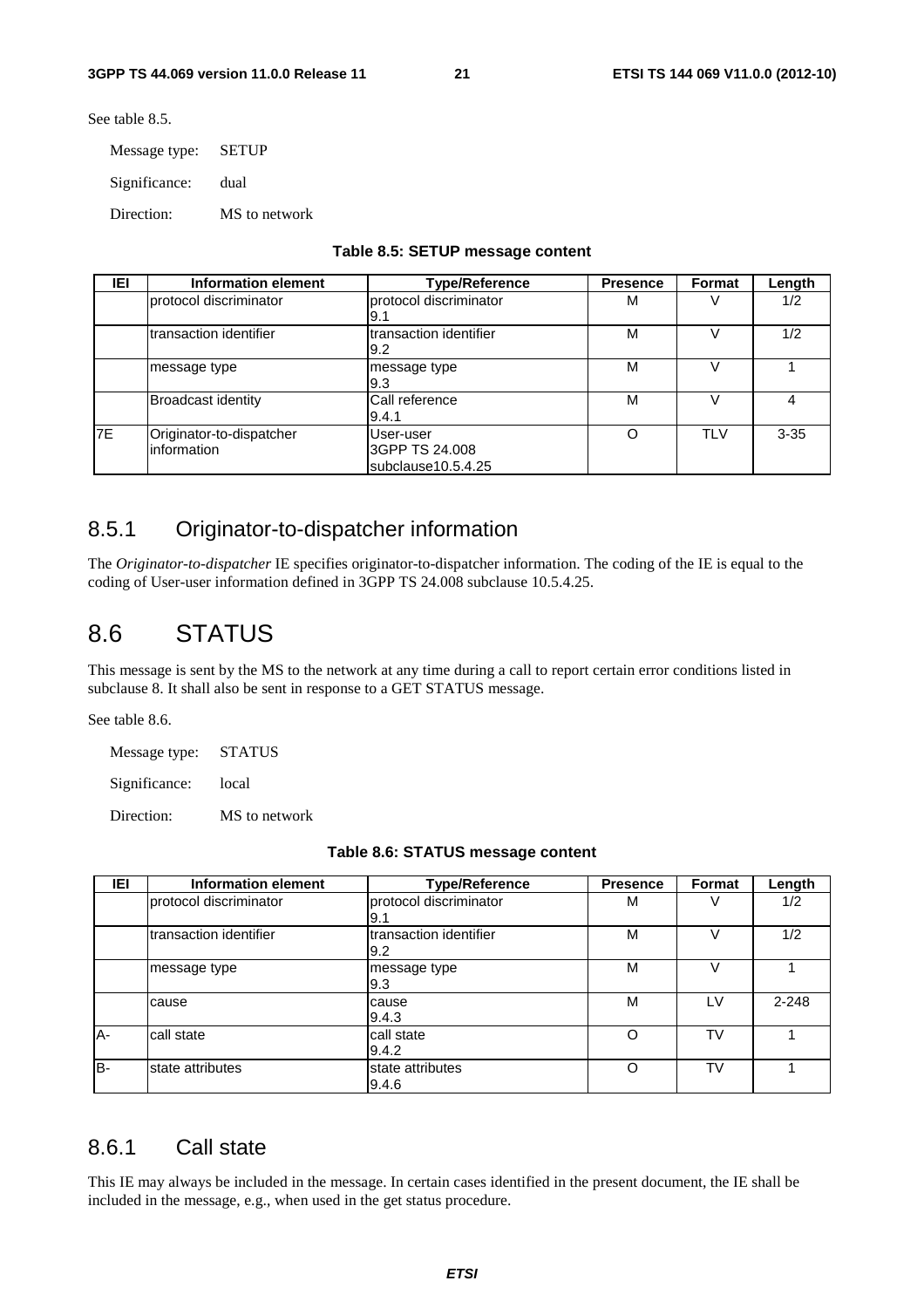### 8.6.2 State attributes

This IE may always be included in the message. In certain cases identified in the present document, the IE shall be included in the message, e.g., when used in the get status procedure.

## 8.7 TERMINATION

This message is sent by the network to the MS in order to terminate the connection between the two peer entities in the network and MS and/or to indicate that the broadcast call has been or will be terminated, e.g. as a response to a termination request.

See table 8.7.

Message type: TERMINATION

Significance: dual

Direction: network to MS

| IEI | <b>Information element</b> | <b>Type/Reference</b>          | <b>Presence</b> | Format | Length  |
|-----|----------------------------|--------------------------------|-----------------|--------|---------|
|     | Iprotocol discriminator    | protocol discriminator<br>I9.1 | М               |        | 1/2     |
|     | Itransaction identifier    | Itransaction identifier<br>9.2 | М               |        | 1/2     |
|     | message type               | message type<br>l9.3           | М               |        |         |
|     | cause                      | cause<br>9.4.3                 | М               |        | $2-248$ |

#### **Table 8.7: TERMINATION message content**

## 8.8 TERMINATION REJECT

This message is sent by the network to the MS in order to reject a termination request.

See table 8.8.

Message type: TERMINATION REJECT

Significance: dual

Direction: network to MS

#### **Table 8.8: TERMINATION REJECT message content**

| IEI | Information element    | <b>Type/Reference</b>           | <b>Presence</b> | Format | Length    |
|-----|------------------------|---------------------------------|-----------------|--------|-----------|
|     | protocol discriminator | Iprotocol discriminator<br>I9.1 | M               |        | 1/2       |
|     | transaction identifier | Itransaction identifier<br>9.2  | М               |        | 1/2       |
|     | message type           | message type<br>l9.3            | М               |        |           |
|     | Reject cause           | Cause<br>9.4.3                  | М               | l V    | $2 - 248$ |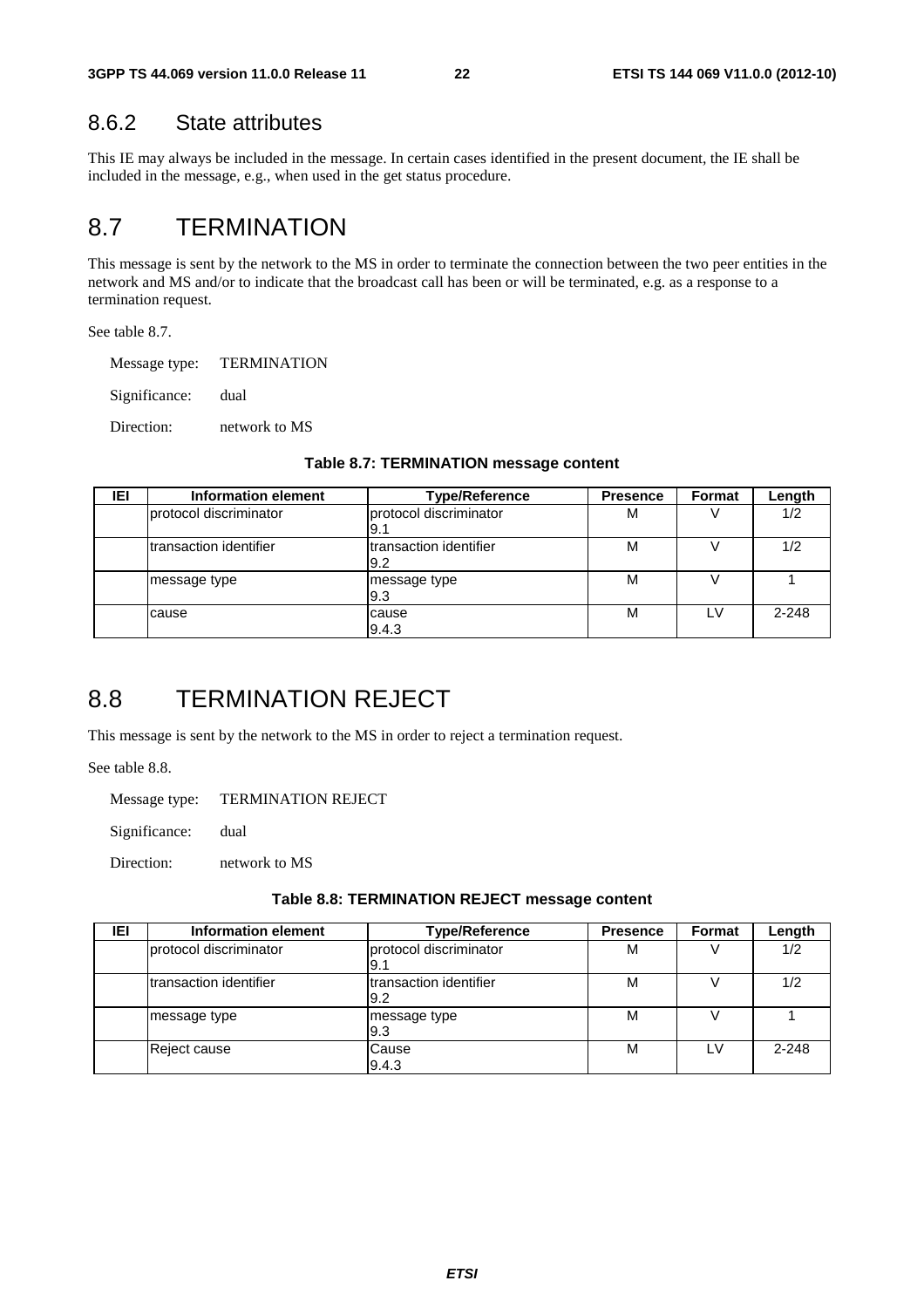## 8.9 TERMINATION REQUEST

This message is sent by the MS to the network in order to request termination of a broadcast call which it had originated.

See table 8.9.

Message type: TERMINATION REQUEST Significance: dual Direction: MS to network

#### **Table 8.9: TERMINATION REQUEST message content**

| IEI | Information element      | <b>Type/Reference</b>          | <b>Presence</b> | Format | Length |
|-----|--------------------------|--------------------------------|-----------------|--------|--------|
|     | Iprotocol discriminator  | protocol discriminator<br>I9.1 | м               |        | 1/2    |
|     | Itransaction identifier  | Itransaction identifier<br>9.2 | M               |        | 1/2    |
|     | message type             | message type<br>19.3           | М               |        |        |
|     | Broadcast call reference | Call reference<br>9.4.1        | М               |        |        |

## 9 Contents of information elements value parts

The figures and text in this clause describe the contents of Information Elements (IE) value parts. The structure of an IE as composed of Information Element Identifier (IEI), length, and value part is defined in 3GPP TS 24.007.

## 9.1 Protocol Discriminator

The Protocol Discriminator (PD) and its use are defined in 3GPP TS 24.007.

## 9.2 Transaction identifier

Bits 5 to 8 of the first octet of every message belonging to the BCC protocol contain the transaction identifier (TI). The transaction identifier and its use are defined in 3GPP TS 24.007.

## 9.3 Message Type

The message type IE and its use are defined in 3GPP TS 24.007. Table 9.1 define the value part of the message type IE used in the BCC protocol.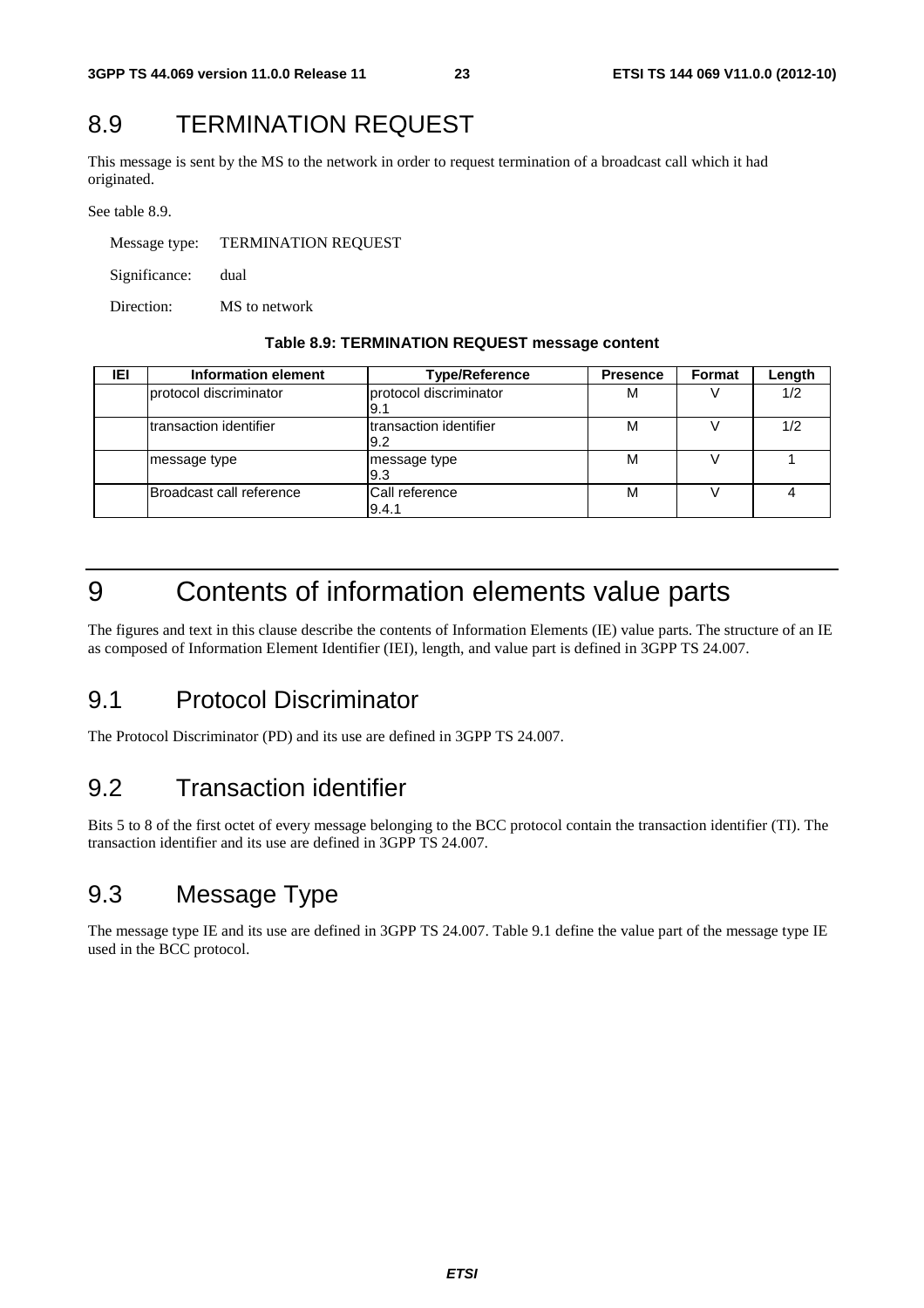| 8 |   | 6 | 5 | 4            | 3        | $\overline{2}$ | - 1 |                            |
|---|---|---|---|--------------|----------|----------------|-----|----------------------------|
|   |   |   |   |              |          |                |     |                            |
| O | x |   |   | $\mathbf{I}$ | $\left($ | $\mathbf{0}$   |     | <b>IMMEDIATE SETUP</b>     |
|   | x | 1 | 1 | U            | 0        | 1              | 0   | <b>SETUP</b>               |
| O | x | 1 | 1 | O            | 0        | 1              | 1   | <b>CONNECT</b>             |
| O | x | 1 | 1 | O            | 1        | O              | 0   | <b>TERMINATION</b>         |
| O | x | 1 | 1 | O            | 1        | O              | 1   | <b>TERMINATION REQUEST</b> |
| O | x | 1 | 1 | ∩            | 1        | 1              | 0   | <b>TERMINATION REJECT</b>  |
| O | x | 1 | 1 | 1            | O        | O              | 0   | <b>STATUS</b>              |
| 0 | x | 1 | 1 | 1            | O        | O              | 1   | <b>GET STATUS</b>          |
| O | x | 1 |   | 1            | O        | 1              | O   | <b>SET PARAMETER</b>       |
|   | x | 1 |   |              |          |                |     | IMMEDIATE SETUP 2          |

**Table 9.1: Message types for BCC** 

Bit 8 is reserved for possible future use as an extension bit, see 3GPP TS 24.007.

Bit 7 is reserved for the send sequence number in BCC messages sent from the MS. In BCC messages sent from the network an, bit 7 is coded with a "0". See 3GPP TS 24.007.

### 9.4 Other information elements

For coding of other IEs, the rules defined in 3GPP TS 24.007 annex B apply.

### 9.4.1 Call Reference

The *Call Reference* information element identifies the broadcast call reference or broadcast Id of a broadcast call. It is coded as shown below. It is a type 3 information element.

```
<call reference> ::= reference { 0 spare_4 | { 1 priority spare_1 } }
```
#### **Attributes**

The information element defines a reference which, depending on the situation, is to be interpreted as a broadcast call reference or as a broadcast id. If the **priority** field is present in *<call reference>*, the information element also specifies a priority.

If the *Call Reference* IE is included in the SETUP message and if the **priority** field is present in *<call reference>*, then the MS shall set the priority value to be the same as the priority value in the CM\_SERVICE\_REQUEST message.

#### **Field contents**

The field of the *call reference* information element are coded as shown in table 9.2.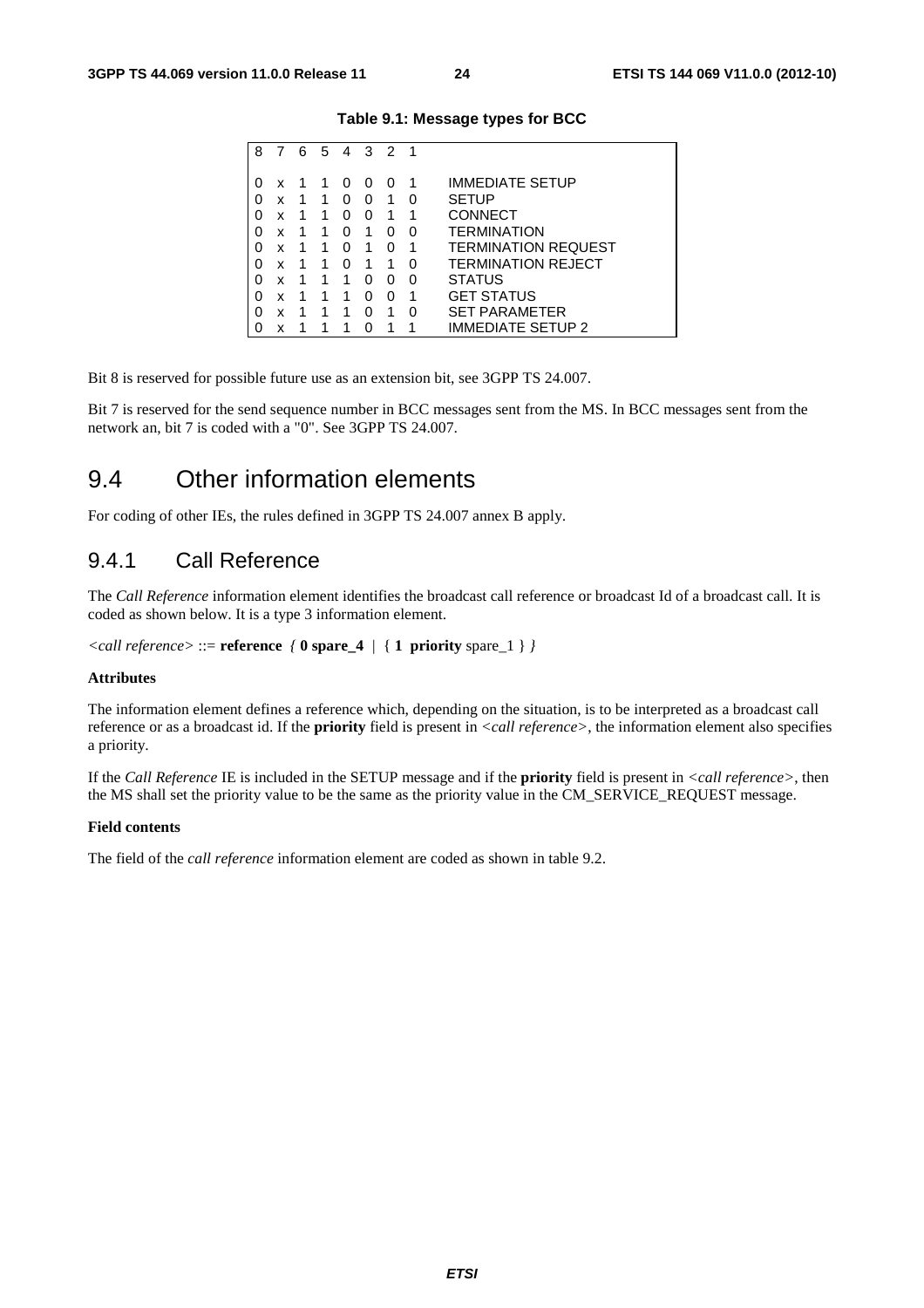| <b>reference</b> (27 bits) |                                                                                                                                                                                                                        |                |              |                             |  |  |  |  |  |
|----------------------------|------------------------------------------------------------------------------------------------------------------------------------------------------------------------------------------------------------------------|----------------|--------------|-----------------------------|--|--|--|--|--|
|                            | This field contains the 27 bit binary encoding (with leading zeroes) of the number the decimal<br>encoding of which (with leading zeroes) is the broadcast call reference or the broadcast id (see<br>3GPP TS 23.003). |                |              |                             |  |  |  |  |  |
| <b>priority</b> (3 bits)   |                                                                                                                                                                                                                        |                |              |                             |  |  |  |  |  |
|                            | 3                                                                                                                                                                                                                      | 2              |              |                             |  |  |  |  |  |
|                            | 0                                                                                                                                                                                                                      | $\mathbf 0$    | 0            | reserved                    |  |  |  |  |  |
|                            | 0                                                                                                                                                                                                                      | 0              | 1            | call priority level 4       |  |  |  |  |  |
|                            | 0                                                                                                                                                                                                                      | $\overline{1}$ | 0            | call priority level 3       |  |  |  |  |  |
|                            | 0                                                                                                                                                                                                                      | $\overline{1}$ | $\mathbf{1}$ | call priority level 2       |  |  |  |  |  |
|                            | 1                                                                                                                                                                                                                      | $\mathbf{0}$   | 0            | call priority level 1       |  |  |  |  |  |
|                            | 1                                                                                                                                                                                                                      | $0 \quad 1$    |              | call priority level 0       |  |  |  |  |  |
|                            | 1                                                                                                                                                                                                                      | $\overline{1}$ | $\mathbf 0$  | call priority level B       |  |  |  |  |  |
|                            | 1                                                                                                                                                                                                                      | 1              |              | call priority level A       |  |  |  |  |  |
| spare $4(4 \text{ bits})$  |                                                                                                                                                                                                                        |                |              |                             |  |  |  |  |  |
|                            |                                                                                                                                                                                                                        |                |              | This field shall be ignored |  |  |  |  |  |
| spare $1(1 \text{ bit})$   |                                                                                                                                                                                                                        |                |              |                             |  |  |  |  |  |
|                            |                                                                                                                                                                                                                        |                |              | This field shall be ignored |  |  |  |  |  |

#### **Table 9.2:** *call reference* **information element**

### 9.4.2 Call state

The *call state* information element identifies a state, and, if applicable, a sub-state of the broadcast call protocol at the MS side. It is coded as defined below. It is a type 1 information element.

*<call state> ::=***state**

#### **Attributes**

The **state** field defines an integer N in the range 0..15. The *call state* information element defines a call state or a sub-state of state U2, ACTIVE, of the BCC protocol.

#### **Field contents**

See table 9.3.

#### **Static conditions**

The values 12 to 15 of integer N are reserved.

| Table 9.3: call state information element |  |
|-------------------------------------------|--|
|-------------------------------------------|--|

|                | state (4 bits)                                                                                                                                                |  |  |  |  |  |  |
|----------------|---------------------------------------------------------------------------------------------------------------------------------------------------------------|--|--|--|--|--|--|
|                |                                                                                                                                                               |  |  |  |  |  |  |
|                | This field contains the 4 bit encoding (with leading zeroes) of an integer $N = 0, , 15$ . The state or<br>substate associated to integer N is defined below: |  |  |  |  |  |  |
|                |                                                                                                                                                               |  |  |  |  |  |  |
| N              | state                                                                                                                                                         |  |  |  |  |  |  |
|                |                                                                                                                                                               |  |  |  |  |  |  |
| 0              | U0                                                                                                                                                            |  |  |  |  |  |  |
|                | U1                                                                                                                                                            |  |  |  |  |  |  |
| $\overline{2}$ | U <sub>2</sub>                                                                                                                                                |  |  |  |  |  |  |
| 3              | U3                                                                                                                                                            |  |  |  |  |  |  |
| 4              | U4                                                                                                                                                            |  |  |  |  |  |  |
| 5              | U <sub>5</sub>                                                                                                                                                |  |  |  |  |  |  |
| 6              | U <sub>0.p</sub>                                                                                                                                              |  |  |  |  |  |  |
| 7              | U <sub>6</sub>                                                                                                                                                |  |  |  |  |  |  |
|                |                                                                                                                                                               |  |  |  |  |  |  |
|                | All other values are reserved.                                                                                                                                |  |  |  |  |  |  |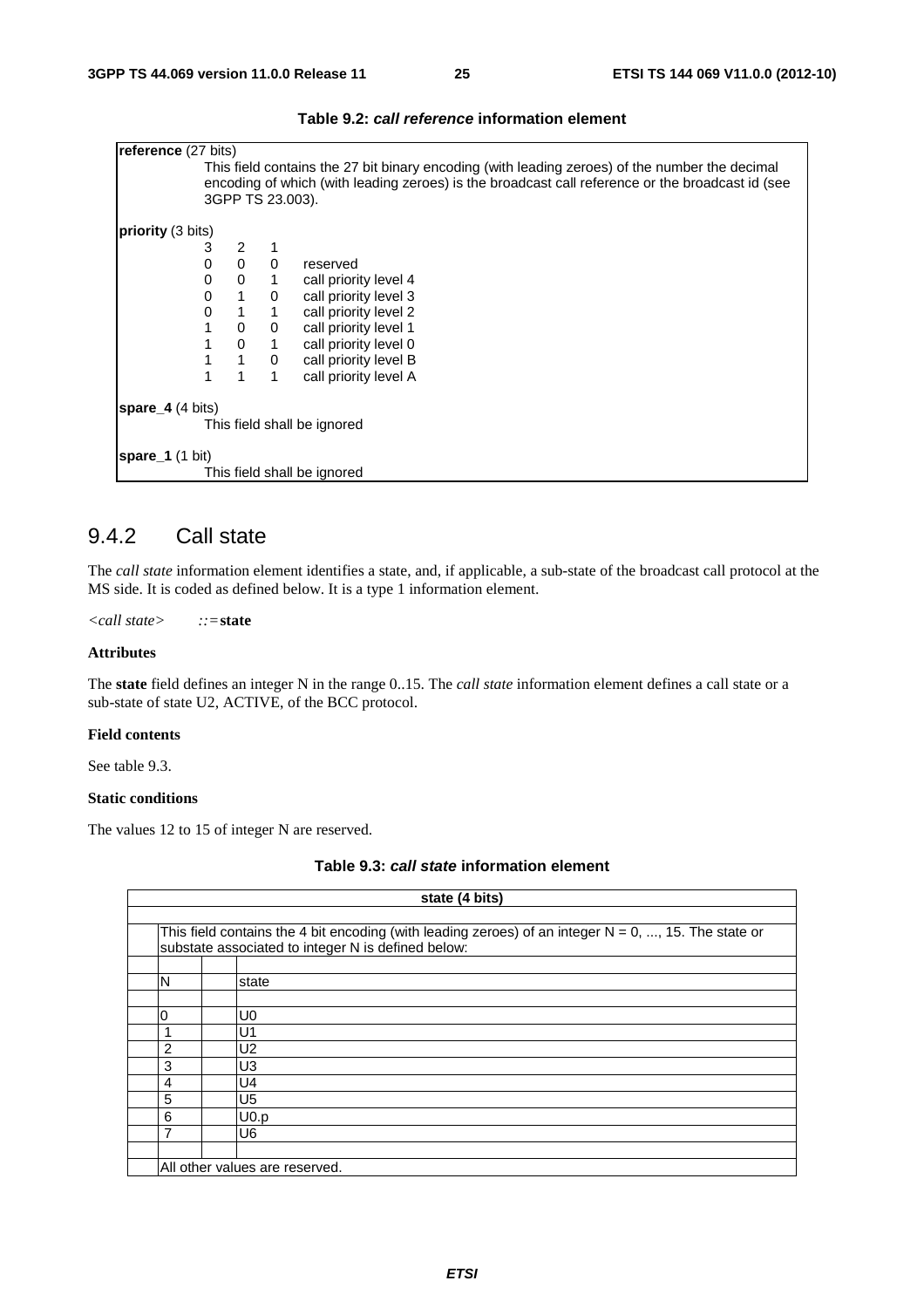### 9.4.3 Cause

The purpose of the *cause* information element is to describe the reason for generating certain messages and to provide diagnostic information in the event of procedural errors.

The *cause* information element is a type 4 information element. Its value part has a minimal length of 1 octet. The maximum length is given by the maximum number of octets in a L3 message (see 3GPP TS 44.006).

The value part is coded as shown below:

```
<cause > ::= 1 cause_part [ diagnostics ]
```
*|* **0 cause\_part** *<cause>* 

#### **Attributes**

The **cause\_part** field defines a non-negative integer N. If more than one **cause\_part** fields are present in *<cause>*, the information element indicates an unspecific cause; otherwise, it indicates a cause as defined by N.

#### **Field contents**

The fields of the information element are coded as shown in table 9.4.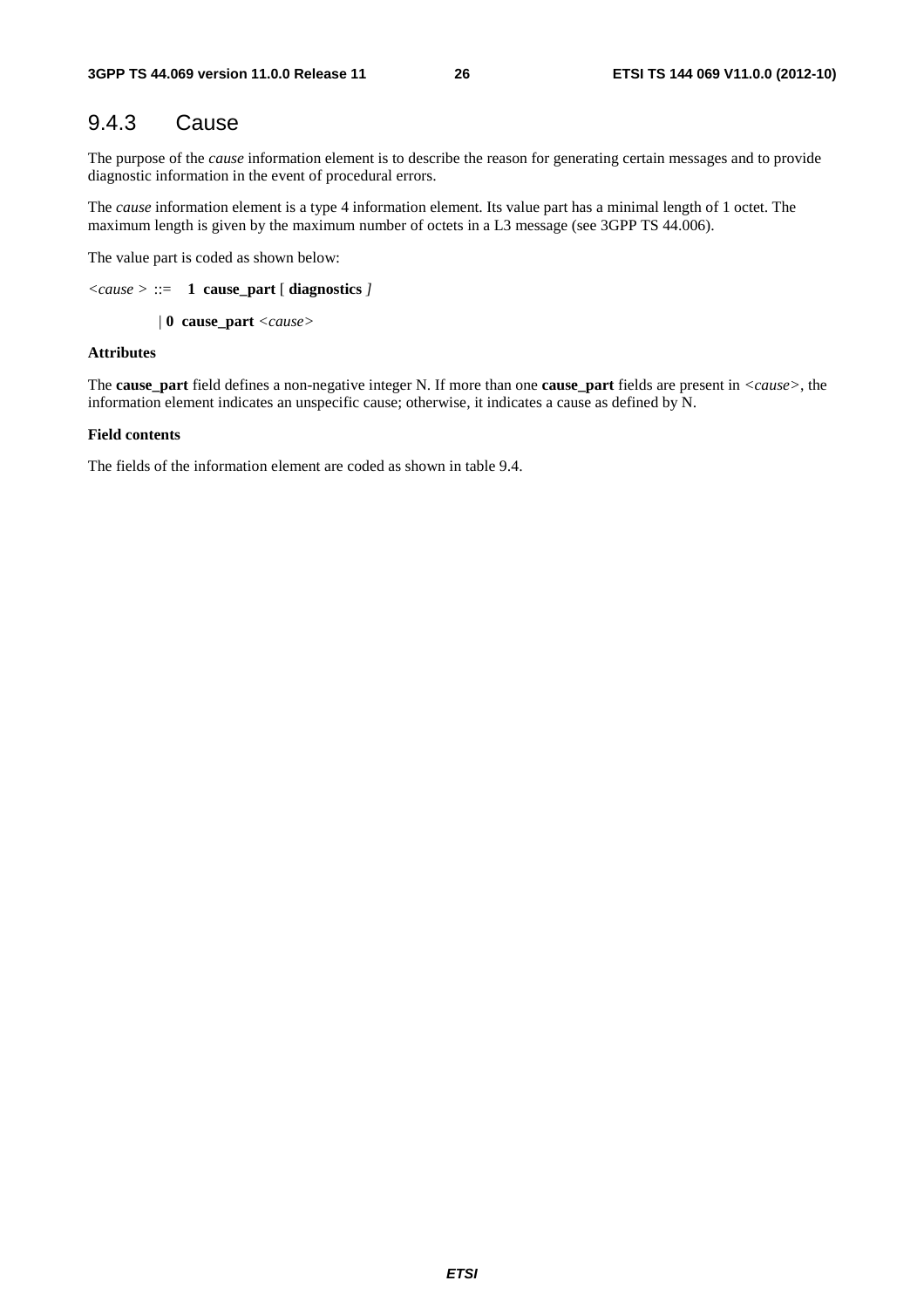| cause_part (7 bits) |                                                                                              |                                                                   |  |  |  |  |  |  |  |  |
|---------------------|----------------------------------------------------------------------------------------------|-------------------------------------------------------------------|--|--|--|--|--|--|--|--|
|                     |                                                                                              |                                                                   |  |  |  |  |  |  |  |  |
|                     | This field contains the 7 bit encoding (with leading zeroes) of a non-negative integer which |                                                                   |  |  |  |  |  |  |  |  |
|                     | specifies a cause as defined below:                                                          |                                                                   |  |  |  |  |  |  |  |  |
|                     |                                                                                              |                                                                   |  |  |  |  |  |  |  |  |
|                     | N<br>cause                                                                                   |                                                                   |  |  |  |  |  |  |  |  |
|                     |                                                                                              |                                                                   |  |  |  |  |  |  |  |  |
|                     | 3                                                                                            | <b>Illegal MS</b>                                                 |  |  |  |  |  |  |  |  |
|                     | 5                                                                                            | IMEI not accepted                                                 |  |  |  |  |  |  |  |  |
|                     | 6                                                                                            | Illegal ME                                                        |  |  |  |  |  |  |  |  |
|                     | 8<br>Service not authorized                                                                  |                                                                   |  |  |  |  |  |  |  |  |
|                     | 9                                                                                            | Application not supported on the protocol                         |  |  |  |  |  |  |  |  |
|                     | $\overline{10}$                                                                              | RR connection aborted                                             |  |  |  |  |  |  |  |  |
|                     | 16                                                                                           | Normal call clearing                                              |  |  |  |  |  |  |  |  |
|                     | 17                                                                                           | Network failure                                                   |  |  |  |  |  |  |  |  |
|                     | $\overline{20}$                                                                              | Busy                                                              |  |  |  |  |  |  |  |  |
|                     | 22                                                                                           | Congestion                                                        |  |  |  |  |  |  |  |  |
|                     | $\overline{23}$<br>User not originator of call                                               |                                                                   |  |  |  |  |  |  |  |  |
|                     | 24<br>Network wants to maintain call                                                         |                                                                   |  |  |  |  |  |  |  |  |
|                     | $\overline{30}$<br><b>Response to GET STATUS</b>                                             |                                                                   |  |  |  |  |  |  |  |  |
|                     | $\overline{32}$                                                                              | Service option not supported                                      |  |  |  |  |  |  |  |  |
|                     | $\overline{33}$                                                                              | Requested service option not subscribed                           |  |  |  |  |  |  |  |  |
|                     | $\overline{34}$<br>Service option temporarily out of order                                   |                                                                   |  |  |  |  |  |  |  |  |
|                     | $\overline{38}$<br>Call cannot be identified                                                 |                                                                   |  |  |  |  |  |  |  |  |
|                     | $48 - 63$                                                                                    | retry upon entry into a new cell                                  |  |  |  |  |  |  |  |  |
|                     | $\overline{81}$                                                                              | Invalid transaction identifier value                              |  |  |  |  |  |  |  |  |
|                     | $\overline{95}$                                                                              | Semantically incorrect message                                    |  |  |  |  |  |  |  |  |
|                     | 96                                                                                           | Invalid mandatory information                                     |  |  |  |  |  |  |  |  |
|                     | $\overline{97}$                                                                              | Message type non-existent or not implemented                      |  |  |  |  |  |  |  |  |
|                     | 98                                                                                           | Message type not compatible with the protocol state               |  |  |  |  |  |  |  |  |
|                     | $\overline{99}$                                                                              | Information element non-existent or not implemented               |  |  |  |  |  |  |  |  |
|                     | 100                                                                                          | Message type not compatible with the protocol state               |  |  |  |  |  |  |  |  |
|                     | 112                                                                                          | Protocol error, unspecified                                       |  |  |  |  |  |  |  |  |
|                     |                                                                                              |                                                                   |  |  |  |  |  |  |  |  |
|                     |                                                                                              | Any other value received shall be treated as an unspecific cause. |  |  |  |  |  |  |  |  |
|                     |                                                                                              |                                                                   |  |  |  |  |  |  |  |  |
|                     | Diagnostics                                                                                  |                                                                   |  |  |  |  |  |  |  |  |
|                     |                                                                                              |                                                                   |  |  |  |  |  |  |  |  |
|                     |                                                                                              |                                                                   |  |  |  |  |  |  |  |  |
|                     | This field contains a message or information element.                                        |                                                                   |  |  |  |  |  |  |  |  |
|                     |                                                                                              |                                                                   |  |  |  |  |  |  |  |  |

#### **Table 9.4:** *cause* **information element**

### 9.4.4 Originator indication

The *originator indication* information element informs the broadcast call control entity in the MS whether it is the calling user. It is a type 1 information element.

The value part is coded as shown below:

*<originator indication>* ::= **spare\_3 OI**

#### **Attributes**

The IE defines whether the MS is the originator of the broadcast call.

#### **Field contents**

The fields of the information element are coded as shown in table 9.5.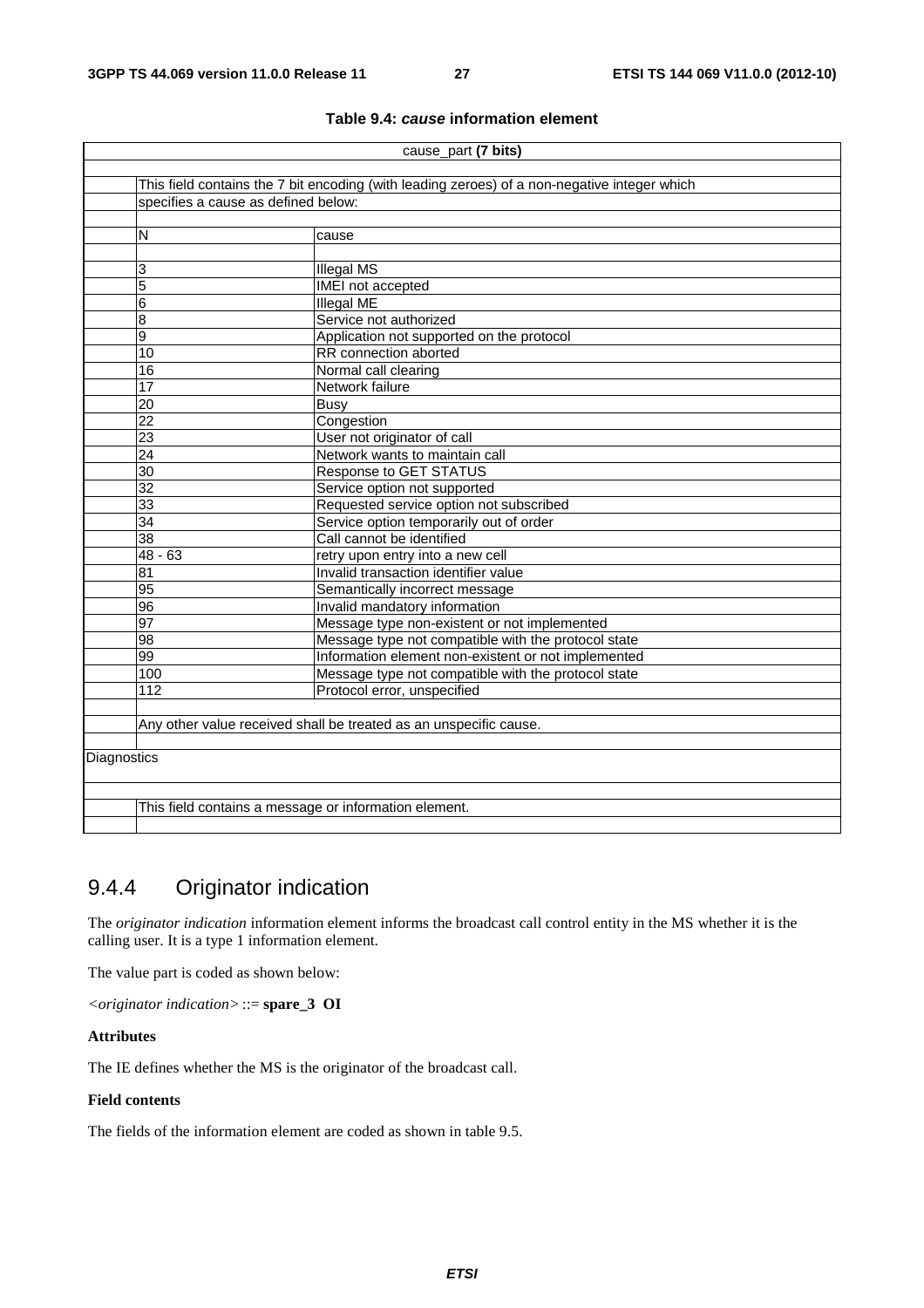|                              | spare_3 (3 bits)                         |  |  |  |  |
|------------------------------|------------------------------------------|--|--|--|--|
| This field shall be ignored. |                                          |  |  |  |  |
| OI(1 bit)                    |                                          |  |  |  |  |
| 0                            | The MS is not the originator of the call |  |  |  |  |
|                              | The MS is the originator of the call     |  |  |  |  |

#### **Table 9.5:** *originator indication* **information element fields**

### 9.4.5 Spare Half Octet

This element is used in the description of messages in clause 8 when an odd number of half octet type 1 information elements are used. This element consists of 4 bits set to zero and is placed in bits 5 to 8 of the octet unless otherwise specified. It is a type 1 information element.

#### 9.4.6 State attributes

The *state attributes* information element contains information about parameter values of the MS. It is a type 1 information element.

The value part is coded as shown below:

*<state attributes>* ::= **DA UA COMM OI**

**Attributes** 

The IE defines values of parameters D-ATT, U-ATT, ORIG, and COMM.

#### **Field contents**

The fields of the information element are coded as shown in table 9.7.

#### **Table 9.7:** *state attributes* **information element fields**

|                     |   | DA (1 bit)                                                 |
|---------------------|---|------------------------------------------------------------|
|                     | 0 | User connection in the downlink not attached $(D-ATT = F)$ |
|                     | 1 | User connection in the downlink attached $(D-ATT = T)$     |
| UA (1 bit)          |   |                                                            |
|                     | 0 | User connection in the uplink not attached $(U-ATT = F)$   |
|                     |   | User connection in the uplink attached $(U-ATT = T)$       |
| <b>COMM</b> (1 bit) |   |                                                            |
|                     | 0 | $COMM = F$                                                 |
|                     |   | $COMM = T$                                                 |
| OI(1 bit)           |   |                                                            |
|                     | o | The MS is not the originator of the call (ORIG = $F$ )     |
|                     |   | The MS is the originator of the call (ORIG = $T$ )         |

### 9.4.7 Compressed otdi

The *Compressed otdi* information element specifies an integer N in 40 bit binary representation; bit 8 of octet 1 is the most significant bit and bit 1 of octet 5 is the least significant bit. The integer denotes compressed originator-todispatcher information. The corresponding decompressed originator-to-dispatcher information is given by the following attributes:

- User-user protocol discriminator: IA5 characters.
- User-user information: The user-user information is a string of 12 digits which are the decimal representation of the integer N with leading zeros. Each digit after decompression is coded in one octet. The bits 1 to 7 are used for the coding of the IA5 character, and bit 8 is coded as "0". A coding example is given in Annex A.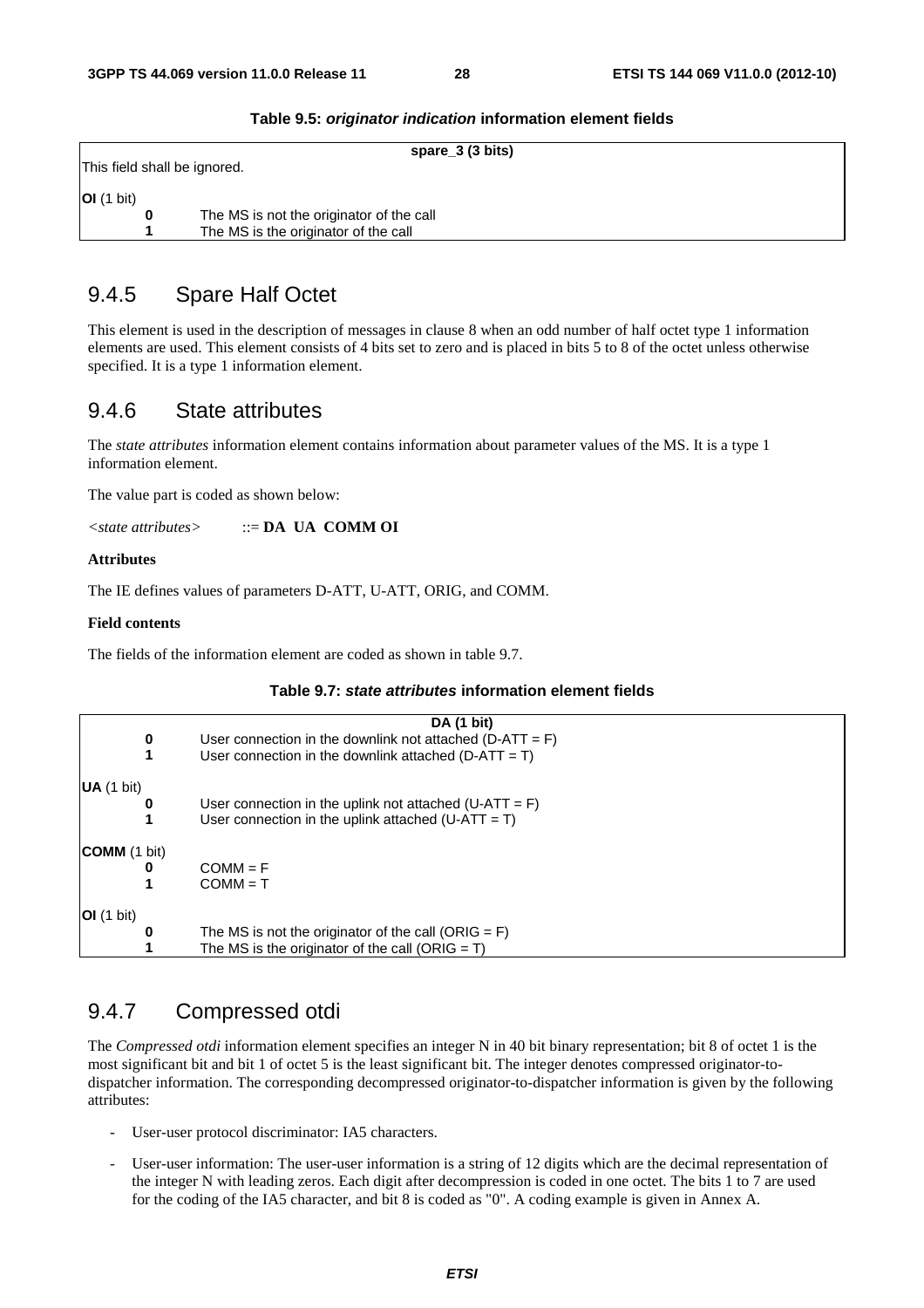## Annex A (informative): Example of the coding of the user-user information after decompression of the originator-to-dispatcher information

If the originator-to-dispatcher information after the decompression in decimal representation with leading zeros is "000000009123", then the user-user information is coded in IA5 characters as follows:

| 8 |   | 6 | 5 | 4 | 3 | $\overline{2}$ | 1 | content      | IA5 Code |
|---|---|---|---|---|---|----------------|---|--------------|----------|
|   |   |   |   |   |   |                |   |              |          |
| 0 | 0 |   | 1 | 0 | 0 | 0              | 0 | 1. digit: 0  | 0x30     |
| 0 | 0 | 1 | 1 | O | 0 | ი              | 0 | 2. digit: 0  | 0x30     |
| 0 | 0 | 1 | 1 | ი | 0 | 0              | 0 | 3. digit: 0  | 0x30     |
| 0 | 0 |   | 1 | 0 | 0 | 0              | 0 | 4. digit: 0  | 0x30     |
| 0 | 0 | 1 | 1 | ი | 0 | O              | 0 | 5. digit: 0  | 0x30     |
| 0 | 0 | 1 | 1 | ი | 0 | O              | 0 | 6. digit: 0  | 0x30     |
| 0 | 0 |   | 1 | ი | 0 | 0              | 0 | 7. digit: 0  | 0x30     |
| 0 | 0 | 1 | 1 | ი | 0 | O              | 0 | 8. digit: 0  | 0x30     |
| 0 | 0 | 1 | 1 |   | 0 | O              | 1 | 9. digit: 9  | 0x39     |
| 0 | 0 | 1 | 1 | 0 | 0 | 0              | 1 | 10. digit: 1 | 0x31     |
| 0 | 0 | 1 | 1 | ი | O | 1              | 0 | 11. digit: 2 | 0x32     |
| 0 | ი |   |   | ი | ი |                |   | 12. digit: 3 | 0x33     |

**Table A.1: Example of user-user information in IA5 characters after decompression**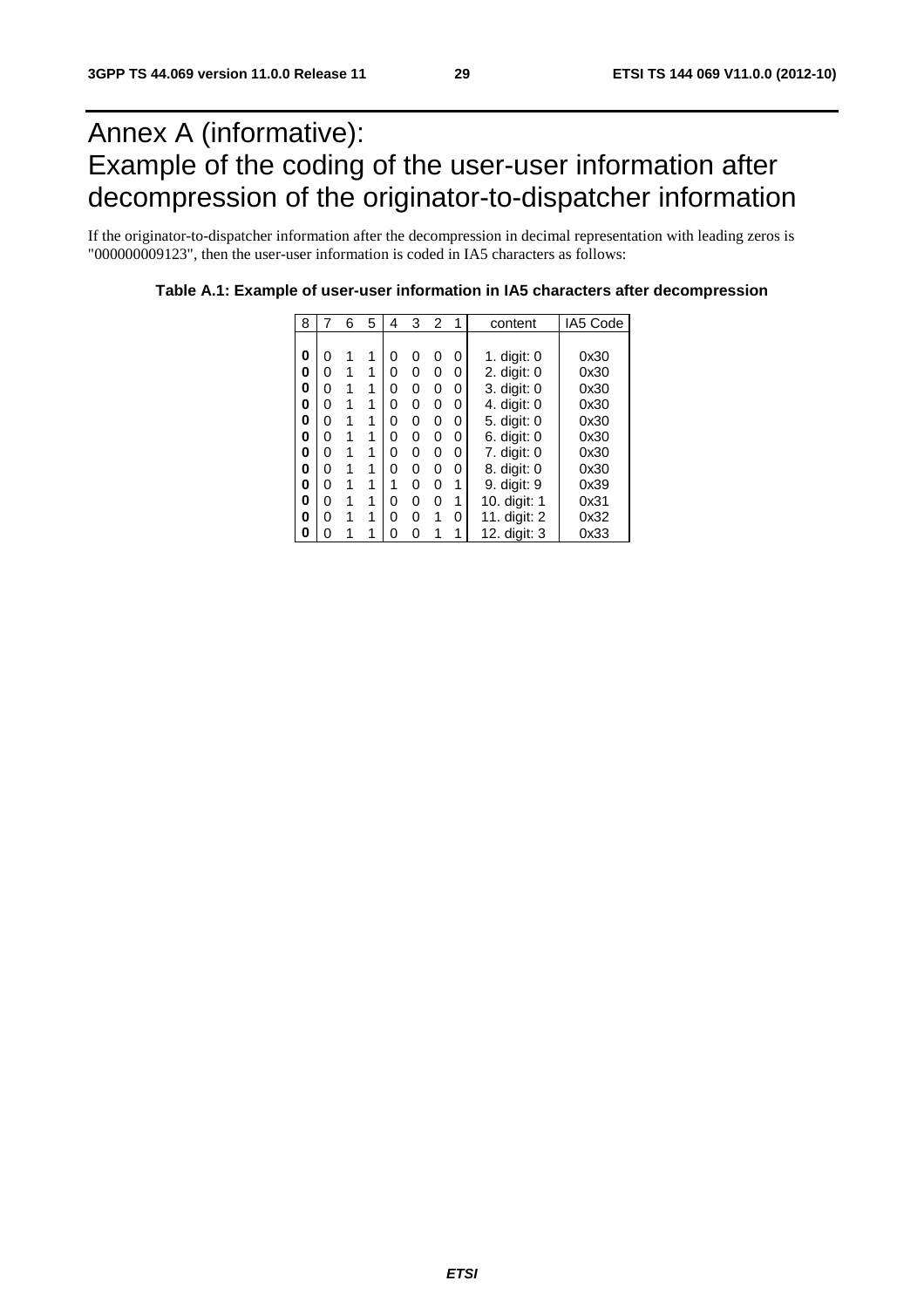## Annex B (informative): Change History

| TSG#          | <b>TSG doc</b>      | <b>WG doc</b>              | <b>Spec</b>       | <b>CR</b> | <b>Rev</b>   | <b>Ph</b>  | Cat | Old<br>vers     | <b>New</b><br>vers | <b>Title</b>                                                                            | WI                 |
|---------------|---------------------|----------------------------|-------------------|-----------|--------------|------------|-----|-----------------|--------------------|-----------------------------------------------------------------------------------------|--------------------|
| S#31          |                     | Feb 2000                   | 04.69             |           |              |            |     | 7.1.0           | 8.0.0              | Specification version upgrade to<br>Release 1999 version 8.0.0                          |                    |
| CN#7          |                     | N1-000472                  | 04.69             | A021      |              | R99        |     | 8.0.0           | 8.1.0              | Addition of cause values.<br>Approved at TSGN#7 and SMG<br>email approved before SMG#32 |                    |
| S#32,<br>CN#8 |                     | N1-000679                  | 04.69             | A022      |              | <b>R00</b> |     | 8.1.0           | 9.0.0              | Introduction of Originator-to-<br>dispatcher information into VBS                       |                    |
|               |                     |                            | 04.69 /<br>44.069 |           |              |            |     | 04.69<br>v9.0.0 | 44.069<br>v4.0.0   | Conversion to 3GPP TS format                                                            |                    |
| CN#7          | NP-000449 N1-001007 |                            | 44.069            | 001       | $\mathbf{1}$ | <b>R00</b> | С   | 4.0.0           | 4.1.0              | The repetition of the priority<br>in the Call Reference IE in<br>the SETUP message      | <b>ASCI</b>        |
|               |                     |                            |                   |           |              |            |     | 4.1.0           | 4.1.1              | Oct 2000: Correction of<br>references.                                                  |                    |
| NP-<br>12     |                     | NP-010269 N1-010855 44.069 |                   | 002       | $\mathbf{1}$ | $Rel-4$ F  |     | 4.1.1           | 4.2.0              | Clarification of the coding of<br>otdi information in IA5 format                        | <b>ASCI</b>        |
| NP-<br>16     |                     | NP-020224 N1-021369 44.069 |                   | 003       | $\mathbf{1}$ | $Rel-4 F$  |     | 4.2.0           | 4.3.0              | Various clean-up of wrong<br>references, eg towards<br>44.018                           | TEI4               |
| NP-<br>16     |                     |                            | 44.069            |           |              | Rel-5      |     | 4.3.0           | 5.0.0              | CN plenary decision to make<br>this TS also for Release 5.                              | June<br>2002       |
| NP-<br>26     |                     |                            | 44.069            |           |              | Rel-6      |     | 5.0.0           | 6.0.0              | CN plenary decision to make<br>this TS also for Release 6.                              | Dec<br>2004        |
| CP-<br>33     |                     | CP-060506 C1-061469 44.069 |                   | 005       |              | Rel-7      |     | 6.0.0           | $\overline{7}.0.0$ | TC RT Increase VBS setup<br>timeout (MS timer TMM-est)                                  | Sept<br>2006       |
| $CP-$<br>42   |                     |                            |                   |           |              | Rel-8      |     | 7.0.0           | 8.0.0              | Upgrade to Rel-8.                                                                       | <b>Dec</b><br>2008 |
| $CP-$<br>46   |                     |                            |                   |           |              | Rel-9      |     | 8.0.0           | 9.0.0              | Upgrade to Rel-9                                                                        | <b>Dec</b><br>2009 |
| $CP-$<br>51   |                     |                            |                   |           |              | Rel-<br>10 |     | 9.0.0           | 10.0.0             | Upgrade to Rel-10                                                                       | March<br>2011      |
| $CP-$<br>57   |                     |                            |                   |           |              | Rel-<br>11 |     | 10.0.0          | 11.0.0             | Upgrade to Rel-11                                                                       | Sept<br>2012       |